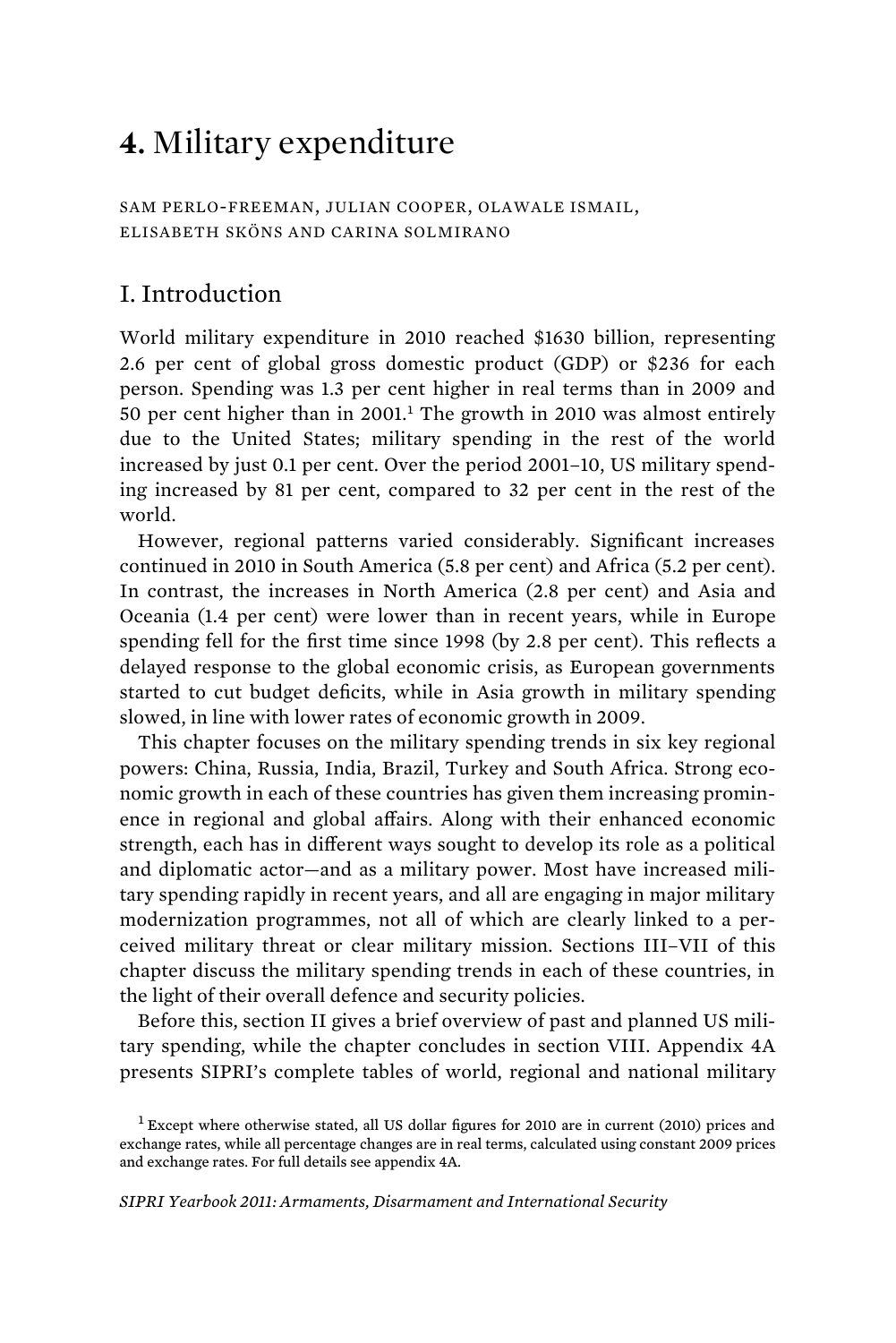|                                 | 2001  | 2008  | 2009  | 2010  | $2011^a$ | $2012^a$ | Change,<br>$2001 - 10$ (%) |
|---------------------------------|-------|-------|-------|-------|----------|----------|----------------------------|
| DOD, military                   | 290.2 | 594.6 | 636.7 | 666.7 | 739.7    | 707.5    | 130                        |
| Military personnel              | 74.0  | 138.9 | 147.3 | 155.7 | 157.0    | 159.3    | 110                        |
| O&M                             | 112.0 | 244.8 | 259.3 | 276.0 | 311.9    | 301.7    | 146                        |
| Procurement                     | 55.0  | 117.4 | 129.2 | 133.6 | 151.9    | 134.4    | 143                        |
| RDT&E                           | 40.5  | 75.1  | 79.0  | 77.0  | 80.7     | 78.2     | 90.1                       |
| Other DOD military <sup>b</sup> | 8.8   | 18.3  | 21.8  | 24.4  | 38.2     | 33.9     | 177                        |
| DOE, military                   | 12.9  | 17.1  | 17.6  | 19.3  | 21.2     | 21.8     | 49.6                       |
| Other, military                 | 1.6   | 4.3   | 6.8   | 7.6   | 7.3      | 8.2      | 375                        |
| <b>Total national defence</b>   | 304.8 | 616.1 | 661.0 | 693.6 | 768.2    | 737.5    | 128                        |

**Table 4.1.** US outlays for the Department of Defense and total national defence, financial years 2001 and 2008–12

Figures are in current US\$ b. Years are financial years (starting 1 Oct. of the previous year).

DOD = Department of Defense; DOE = Department of Energy; O&M = operations and maintenance; RDT&E = research, development, testing and evaluation.

*a* Figures for 2011 and 2012 are estimates.

*b* Other spending includes the Office of Management and Budget categories of military construction, family housing and other.

*Source*: US Office of Management and Budget (OMB), *Budget of the US Government, Fiscal Year 2012: Historical Tables* (Government Printing Office: Washington, DC, 2010), pp. 71, 74.

expenditure from 2001 to 2010, as well as information on regional trends in military spending in 2010, data on the top 15 military spenders, and the sources and methods for SIPRI data. Appendix 4B presents data on national reporting of military expenditure to SIPRI and to the United Nations, which reveals a decrease in the rates of reporting.

# II. The United States

The USA's military expenditure increased by 2.8 per cent in real terms in 2010 to reach \$698 billion. This increase, which was smaller than in recent years and substantially smaller than had been projected by the US Administration, was almost entirely due to an increase in spending on overseas contingency operations (OCO), in Afghanistan and Iraq.<sup>2</sup> However, the Administration's projections of future spending show a much larger increase in outlays in financial year (FY) 2011, particularly on operations

<sup>2</sup> US Office of Management and Budget (OMB), *Budget of the US Government, Fiscal Year 2010: Historical Tables* (Government Printing Office: Washington, DC, 2009). SIPRI uses data from the North Atlantic Treaty Organization (NATO) for US military spending up to 2007 and from 2008 the sum of the OMB figures for National Defence Outlays (see table 4.1) and State Department spending on foreign military finance (FMF) and international military equipment and training (IMET). The OMB figures do not include FMF or IMET.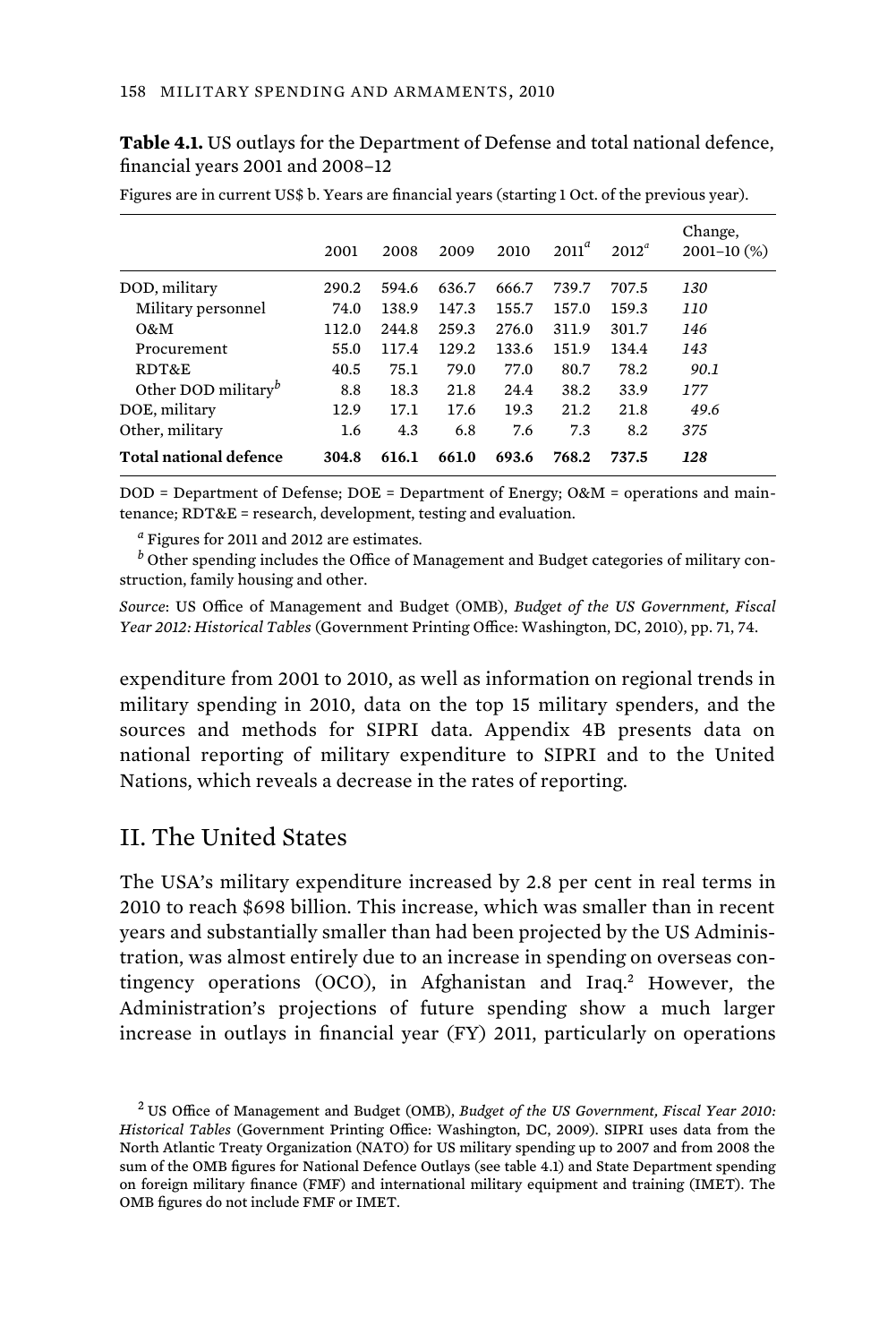and maintenance and procurement spending.<sup>3</sup> This suggests that some of the spending planned for 2010 has been delayed until 2011.

The budget for FY 2012 represents a fall in both budget authority requested and projected outlays, which indicates that US military spending is finally peaking after a decade-long surge (see table 4.1). The drop in 2012 is due to a \$41 billion decrease in requested spending on OCO, mostly resulting from the planned withdrawal of US troops from Iraq at the end of 2011.<sup>4</sup> However, the base military budget request for 2012 (which excludes OCO but includes military spending outside the Department of Defense) is projected to be 0.8 per cent higher than in 2011, despite a \$78 billion cut to previously planned procurement programmes over 5 years.<sup>5</sup>

# III. China

The official Chinese defence budget for 2010 was 532 billion yuan (\$78 billion), but SIPRI estimates that China's total military expenditure was 809 billion yuan (\$119 billion).<sup>6</sup> Military spending increased by 189 per cent in real terms between 2001 and 2010, an average annual increase of 12.5 per cent. The increase of 3.8 per cent in 2010 thus represents a significant slowing in the rate of growth, reflecting the lower economic growth in 2009 caused by the global recession.<sup>7</sup> The rate of increase accelerated sharply in the 2000s compared to the 1980s and 1990s, when military modernization had the lowest priority among the 'four modernizations', behind agriculture, industry, and science and technology. However, as a share of GDP, China's military expenditure was consistently in the range 2.0–2.2 per cent in the period 2001–10.

China's military modernization and rapidly growing military spending reflect the country's equally rapid economic growth in recent years, which has propelled the country to the position of the world's second largest economy and has defined its position as a global power.<sup>8</sup> According to official policy, the country's military modernization depends on and is subordinate to national economic development.<sup>9</sup>

<sup>&</sup>lt;sup>3</sup> These projections were released with the US Administration's budget request for FY 2012. US Office of Management and Budget, *Budget of the US Government, Fiscal Year 2012: Historical Tables* (Government Printing Office: Washington, DC, 2010), p. 74. SIPRI figures relate to *outlays* (actual expenditure), in contrast to *budgetary authority*, which authorizes government spending. This authorization may lead to outlays in both the current and subsequent financial years. <sup>4</sup>

US Office of Management and Budget, *Budget of the US Government, Fiscal Year 2012* (Government Printing Office: Washington, DC, 2010), pp. 137–40. <sup>5</sup>

<sup>&</sup>lt;sup>5</sup> US Office of Management and Budget (note 4), p. 59.

<sup>&</sup>lt;sup>6</sup> SIPRI has revised its estimates of China's military expenditure. See appendix 4A, section III.

<sup>&</sup>lt;sup>7</sup> See e.g. Kou L. and Hui L., [Behind the scenes of the introduction of China's 2010 national defence budget], *Guoji Xianqu Daobao*, 12 Mar. 2010, Translation from Chinese, Open Source Center. <sup>8</sup> World Bank, *World Development Indicators 2010* (World Bank: Washington, DC, 2010), p. 89. <sup>9</sup>

Chinese State Council, Information Office, *China's National Defense in 2008* (Foreign Languages Press: Beijing, Jan. 2009).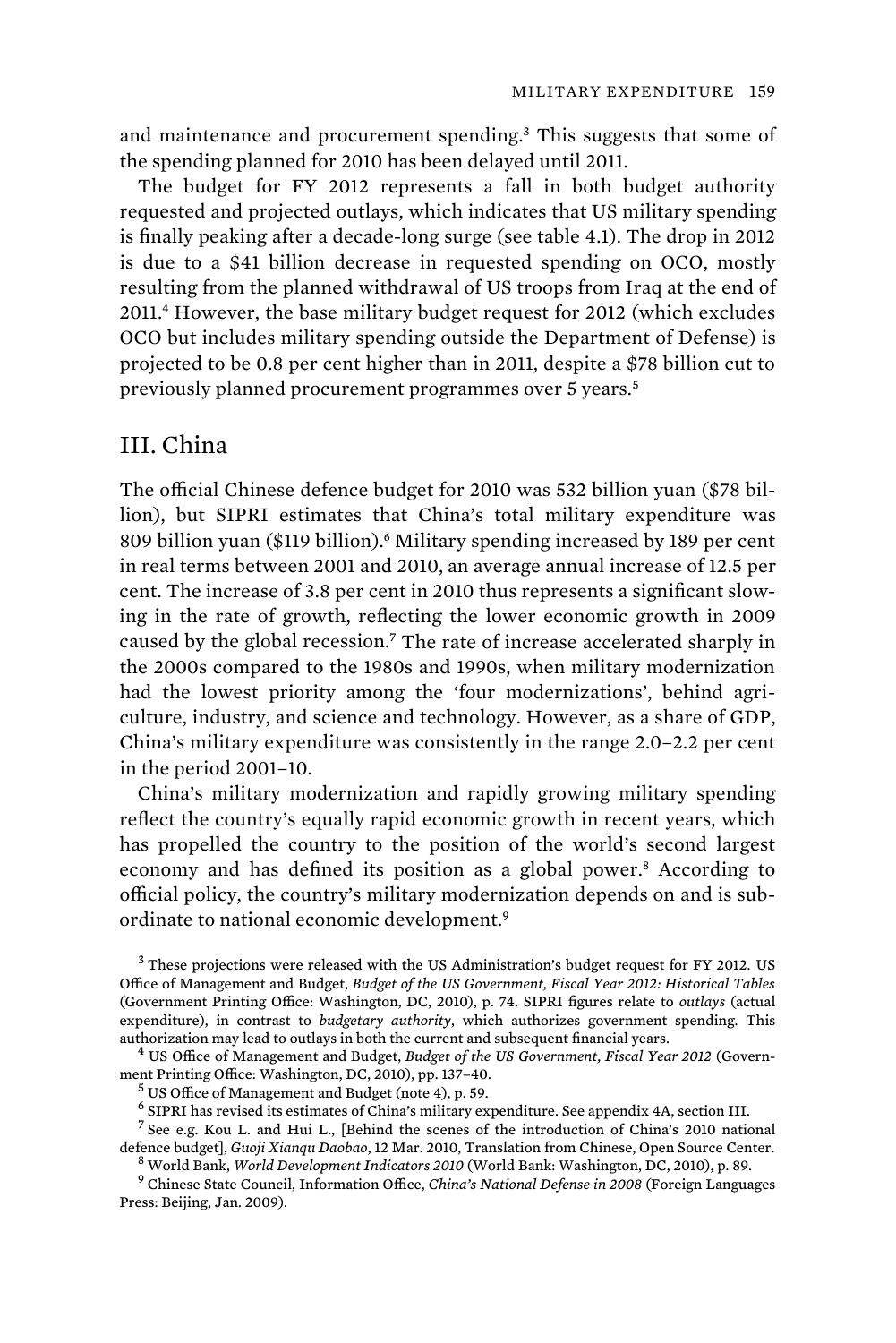SIPRI's estimate of China's military spending includes the official budget of the People's Liberation Army (PLA) and official figures or estimates for a number of additional elements of military spending. The Chinese Government has provided a breakdown of the PLA budget, from 1998 onwards, into three categories: personnel, training and maintenance, and equipment (which includes procurement, maintenance, and research and development, R&D).<sup>10</sup> These have consistently shown roughly equal shares for the three categories.<sup>11</sup> No breakdown of spending by service is available.<sup>12</sup> The main uncertainty in SIPRI's estimate of total military expenditure is in estimating extra-budgetary spending on research, development, testing and evaluation.<sup>13</sup>

According to official statements, two of the major purposes of the large spending increases are improving the pay and living conditions of troops and the modernization and 'informationization' of the armed forces.<sup>14</sup> The first is a natural development, given China's rapid economic growth. The second reflects a determination to narrow the gap in military technology and capabilities with the West, especially the USA. Both Chinese and Western analyses indicate that the PLA has made considerable strides in informationizing its systems and equipment, but that extending this throughout the 2.2 million-strong armed forces will take a long time. In particular, the ability of the different armed services to carry out joint operations is still questionable.<sup>15</sup> In addition, the 2008 Defence White Paper for the first time emphasizes 'military operations other than war' (MOOTW), including disaster relief, peacekeeping and anti-piracy operations, as key tasks of the PLA. While the PLA has certainly become more involved in such activities in recent years, they are unlikely to account for a significant portion of military spending increases.<sup>16</sup>

<sup>&</sup>lt;sup>10</sup> Chinese defence white papers, 1998–2008, <http://eng.mod.gov.cn/Database/WhitePapers/>; and Chinese submissions to United Nations Reporting Instrument for Military Expenditures, 1998–<br>2010, <http://www.un.org/disarmament/convarms/Milex/html/Milex\_SGReports.shtml>.

 $^{11}$  Definitions of categories such as 'personnel' and 'equipment' vary considerably between countries in their reporting of budgets, so international comparisons of these shares are difficult.

 $12$  In 2011 Xu Guangyu of the China Arms Control and Disarmament Association (CACDA) gave a rough breakdown of 60:20:20 between the army, navy and air force. Lin, J. Y., 'China focuses on "far sea defense"', *Asia Times Online*, 8 July 2010, <http://www.atimes.com/atimes/China/LG09Ad02.<br>html>.

 $^{13}$  For more on the way in which SIPRI estimates China's military spending see appendix 4A, section III.<br> $14$  Chinese State Council (note 9), chapter XII. 'Informationization' refers to the incorporation of

modern information and communications technology into military systems and operations, the equivalent of 'network-centric warfare' in the West.  $^{15}$  Polpetter, K., 'Towards an integrative C4ISR system: informationization and joint operations in

the People's Liberation Army', eds R. Kamphausen, D. Lai and A. Scobell, *The PLA at Home and Abroad: Assessing the Operational Capabilities of China's Military* (US Army War College, Strategic Studies Institute: Carlisle, PA, June 2010). 16 See also Gill, B. and Huang, C., *China's Expanding Role in Peacekeeping: Prospects and Policy* 

*Implications*, SIPRI Policy Paper no. 25 (SIPRI: Stockholm, Nov. 2009).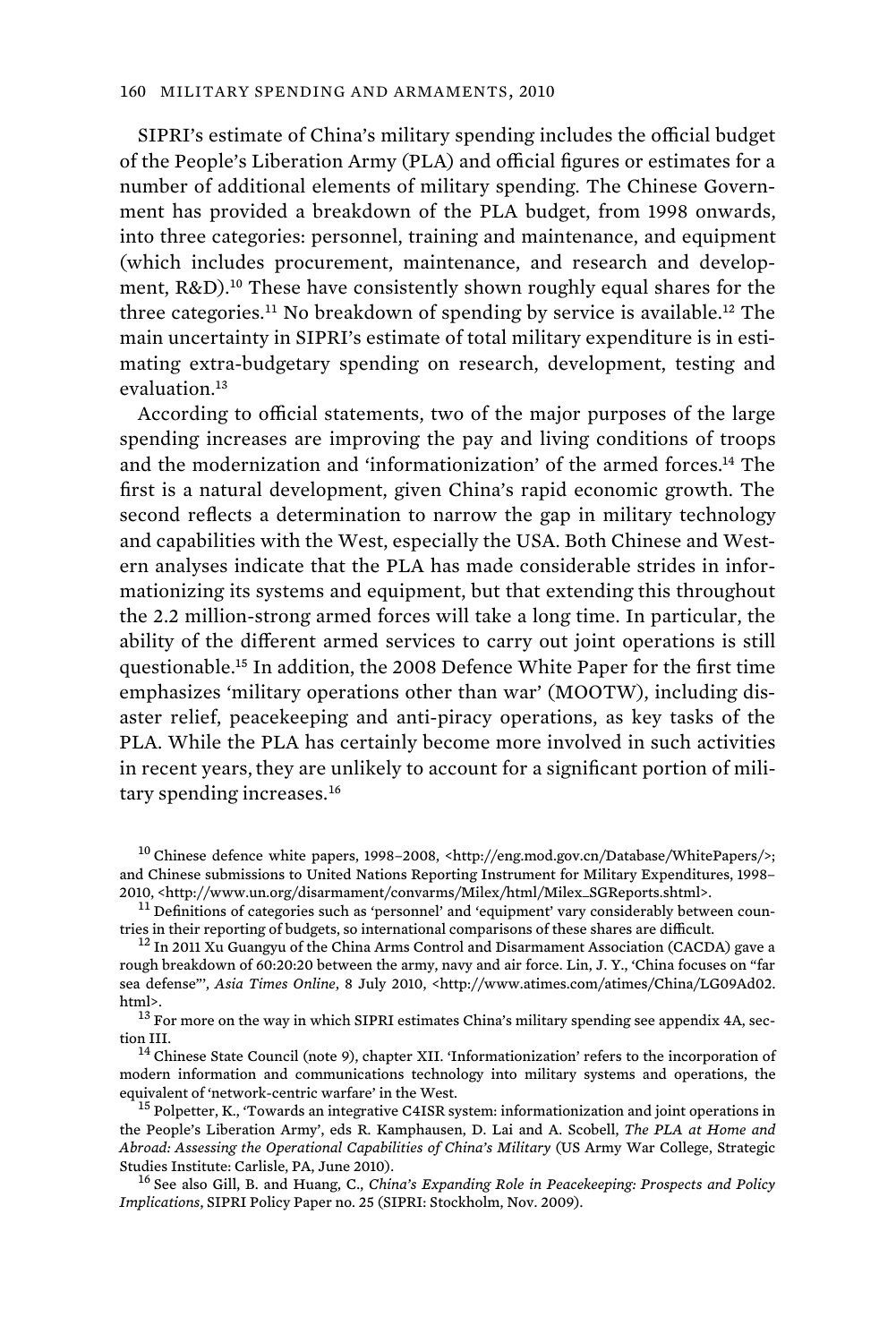Until recently, much of China's military modernization depended on imports from Russia, but these have declined substantially and China increasingly procures equipment domestically.<sup>17</sup> The Chinese arms industry has made major advances in its ability to develop modern weapons, in particular in areas where it has been able to adapt Chinese strengths in civilian technology to military uses.<sup>18</sup> However, developments in other areas, such as military aircraft, have depended more on copying imported Russian systems. China remains dependant on imports from Russia for some subsystems, especially military aircraft engines, and on some hightechnology imports from Western Europe.<sup>19</sup>

Several areas of capability—including space technology, missile systems and cyberwarfare—have received particular priority as part of the drive towards the goal of 'winning local wars in conditions of informationization'.<sup>20</sup> Some of the missile systems directly target Taiwan, while others form part of an asymmetric 'anti-access' and 'area-denial' strategy to keep the US Navy out of any potential conflict in the Taiwan Strait.<sup>21</sup> China is also rapidly developing naval capabilities, both surface and submarine. This is key to projecting Chinese power in the South China Sea and, potentially, the Indian Ocean, while modern submarines can also form part of an 'antiaccess' strategy.<sup>22</sup> In addition, informationization has required major development in the training and education of troops.<sup>23</sup>

China describes its economic, political and security strategy as 'peaceful development', with major interstate conflict seen as only a remote possibility for the foreseeable future.<sup>24</sup> In particular, China regards deepening international economic interdependency as providing an 'invisible shield' against major conflict.<sup>25</sup> China insists that it will never seek 'hegemony' and that its military development is purely for self-defence. As justification for military modernization, official statements frequently cite the 'three evils'

<sup>19</sup> Wezeman et al. (note 17).<br><sup>20</sup> Chinese State Council (note 9), chapter II. On space technology see Fisher, R. D., 'China's scary space ambitions', *Wall Street Journal*, 20 Jan. 2010.

<sup>21</sup> US Department of Defense (DOD), *Military and Security Developments Involving the People's* 

*Republic of China 2010*, Annual report to Congress (DOD: Washington, DC, 2010), pp. 29–33.<br><sup>22</sup> Tran, P., 'China extends military's reach', *Defense News*, 24 May 2010; Polpetter (note 15); and<br>Lin (note 15); and<br><sup>23</sup> (1,

<sup>23</sup> '2nd Ld: China's military forces to be trained for informationized warfare', Xinhua, 5 Mar.<br>2009.<br><sup>24</sup> Chinese State Council (note 9).

<sup>25</sup> Shitting, X. and Junlan, Z., [Seize opportunity of domestic demand stimulation to advance national defense building to new level], *Junshi Jingji Yanjiu*, Dec. 2009, Translation from Chinese, Open Source Center, 9 Feb. 2010.

 $^{17}$  See chapter 6, section II, in this volume; and Wezeman, S. T., Bromley, M. and Wezeman, P. D., Thternational arms transfers', *SIPRI Yearbook 2009*, pp. 308–13.

<sup>&</sup>lt;sup>18</sup> Medeiros, E. S. et al., *A New Direction for China's Defense Industry* (RAND Corporation: Santa Monica, CA, 2005); and Mulvenon, J. and Tyroler-Cooper, R. S., 'China's defense industry on the path of reform', US–China Economic and Security Review Commission, Oct. 2009, <http://www.<br>uscc.gov/researchpapers/research\_archive.php>.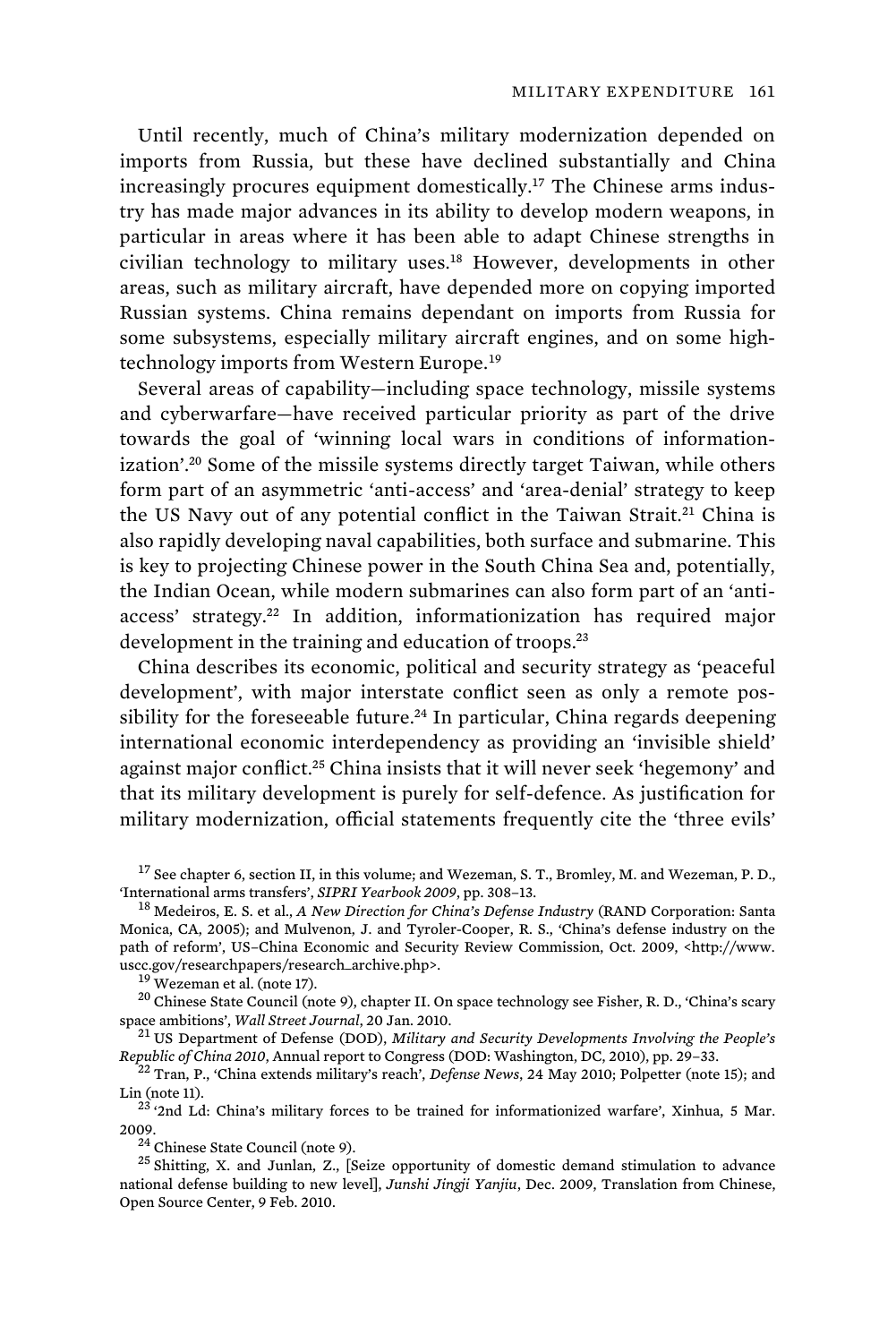of separatism, terrorism and extremism and other new security challenges, as well as peacekeeping and anti-piracy missions.<sup>26</sup>

The stated goal of modernization of 'winning local wars in conditions of informationization' most likely relates to potential conflict with the USA over Taiwan, which China regards as an integral part of its territory. The USA has pledged to defend and supplies arms to Taiwan, and in 2010 it announced an arms sale worth \$6.4 billion.<sup>27</sup> While relations between China and Taiwan have improved in recent years and China currently regards prospects for continued peace as good, its military modernization is in part a preparation for a worst-case scenario.

Aside from the Taiwan issue, as China's military power grows it appears to be becoming more assertive on claims to sovereignty in the South China Sea, disputed with Malaysia, the Philippines, Taiwan and Viet Nam, as well as its dispute with Japan over the Senkaku/Diaoyu Islands.<sup>28</sup> Beyond this, as a growing economic power, China's perceptions of its own interests and of what constitutes its security have expanded. In particular, as economic growth brings rapidly increasing energy demands, China is seeking access to and investments in energy resources from Africa to Latin America. The development of naval power is thus also aimed at guaranteeing China's vital sea lines of communication.

China's assurances of its peaceful intent have not stopped both the USA and neighbouring states including India and Japan from expressing concern at, and responding to, China's growing military power.<sup>29</sup> However, China's increases in military spending partly reflect its own fear of overwhelming US military power. Leading Chinese generals have made it clear that for China to continue to lag so far behind the West in military technology would leave it vulnerable.<sup>30</sup>

While China's rapid economic growth has pulled hundreds of millions of people out of poverty, this has been accompanied by environmental problems, economic inequality and continuing poverty in much of the country's interior. For the moment, however, the tension between military and social spending is mitigated by economic growth that permits increases in both.<sup>31</sup>

 $^{26}$  Chinese State Council (note 9).<br> $^{27}$  American Institute in Taiwan, 'U.S. arms sales to Taiwan', Press release, 11 Feb. 2010, <http:// www.ait.org.tw/en/pressrelease-pr1012.html>.<br><sup>28</sup> E.g. Sutter, R. and Huang, C., 'China–Southeast Asia relations: senior officials visits; South

China Sea tensions', *Comparative Connections*, vol. 12, no. 2 (July 2010), pp. 71–72. 29 See e.g. Gienger, V., 'Gates seeks more stable China relations as Pentagon hedges bets', *Bloom-*

*berg Businessweek*, 9 Jan. 2011; and Japanese Ministry of Defence, 'National defense program guidelines for FY 2011 and beyond', 17 Dec. 2010, <http://www.mod.go.jp/e/d\_act/d\_policy/national. html>. $^{30}$ E.g. Ma Xiaotian (Gen.), Deputy Chief of PLA General Staff, reported in Ai Y., Li X. and Wang

C., 'China needs to "forge ahead" in defense', *China Daily*, 22 Oct. 2010. 31 E.g. 'China budget increases social spending', Associated Press, 5 Mar. 2011, <http://www.cbc.

ca/news/world/story/2011/03/05/china-budget.html>.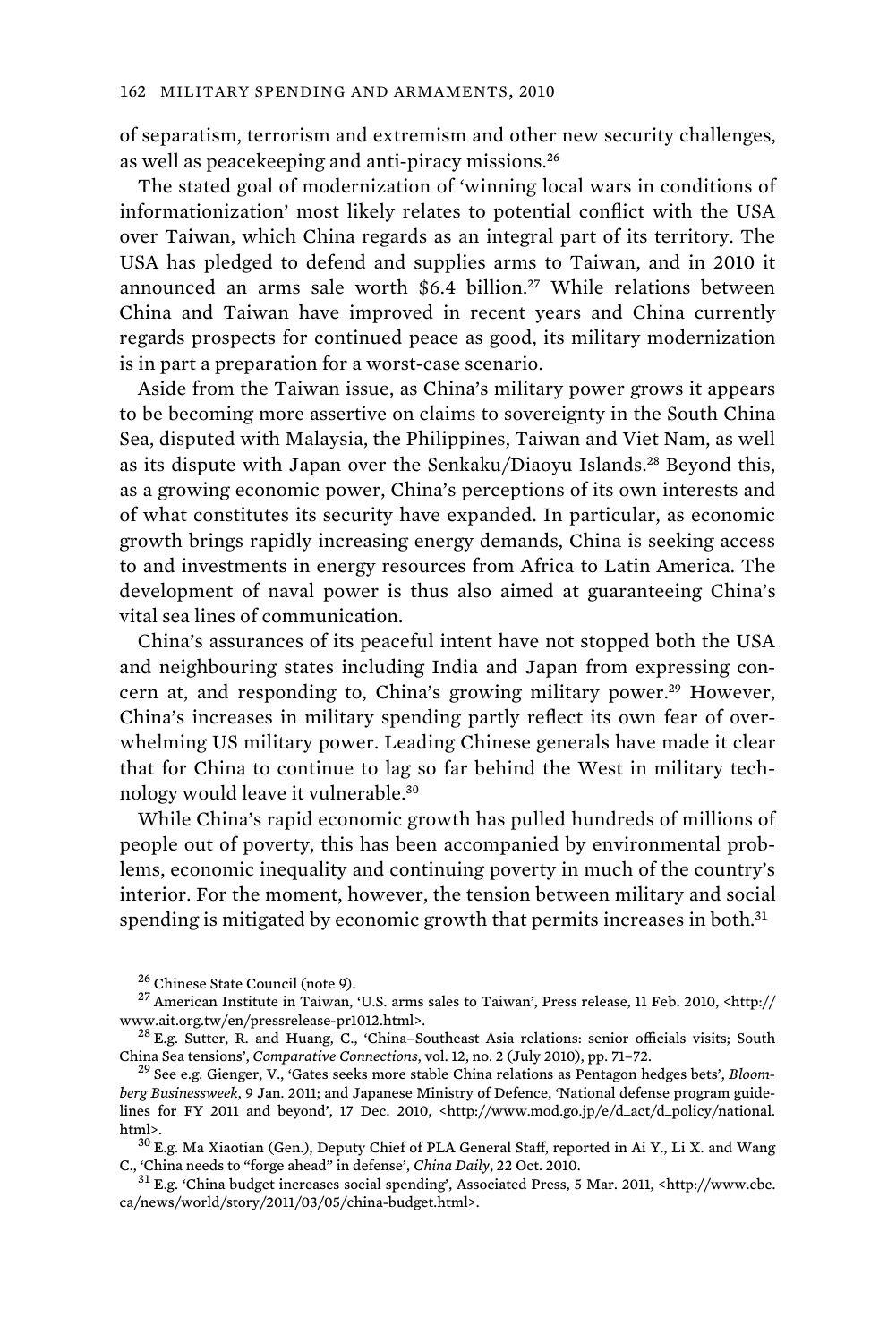## IV. Russia

Russia's military expenditure in 2010 was 1782 billion roubles (\$58.7 billion), 1.4 per cent lower in real terms than in 2009, but 82 per cent higher than in 2001.

Russia as a regional power can only be understood in the context of its role as the largest successor state of the Soviet Union, a Communist country with a centrally planned economy and a military capability comparable to that of the USA. In the 1980s Soviet military spending is thought to have reached at least 18 per cent of national income.<sup>32</sup> The vast Soviet arms industry employed about 10 million people, and by 1990 the armed forces of the Ministry of Defence (MOD) alone had 3 393 000 uniformed personnel.<sup>33</sup> Reductions in Soviet military expenditure began in 1989, but in 1992 newly independent Russia retained a hypertrophied military capability.

Russia is still marked in a number of respects by its Communist past. It has a functioning market economy, but one in which the state plays a significant role. The economy is orientated strongly to resource extraction and export, with a relatively weak and uncompetitive manufacturing sector in which armaments occupy a predominant position. Democracy in Russia remains weak, and corruption is a serious problem.

During the 1990s the Russian economy contracted sharply as a turbulent market transformation was undertaken. As a result, military expenditure fell rapidly, to 32 per cent of its 1992 level by 1998 and from 5.5 per cent to 3.3 per cent of GDP. The arms industry also contracted rapidly. But after the 1998 economic crisis, the Russian economy began to recover, and it has since enjoyed a period of steady growth, in part fostered by rising prices for oil, natural gas and metals, the country's principal export goods. This permitted an expansion of military spending, which grew approximately in line with GDP (see table 4.2).

During President Vladimir Putin's first term of office (2000–2004) 'national defence' spending, which includes outlays on the MOD forces, nuclear weapons and some other categories of direct military support, grew much in line with the growth of GDP, by about 60 per cent in real terms.<sup>34</sup> However, in his second term (2004–2008) it lagged behind the growth of GDP, falling to a share of 2.5 per cent. The August 2008 conflict

<sup>32</sup> Vikulov, S. F., [Theory and practice: in a bundle], *Voenno-ekonomicheskii zhurnal Tyl'*, no. 3,

<sup>&</sup>lt;sup>33</sup> Minaev, A. V. (ed.), [Soviet military might from Stalin to Gorbachev] (Voennyi parad: Moscow, 1999), p. 121. 34 The real-terms calculation is based on the annual GDP deflator. In Russian conditions, with

rapidly rising costs for procurement of arms and other materiel, this method better reflects price trends in relation to goods purchased by government agencies than the consumer price index (CPI), which is used to calculate SIPRI's constant US dollar figures in appendix 4A. Using the CPI, Russian military spending grew by 86% in real terms between 1999 and 2004.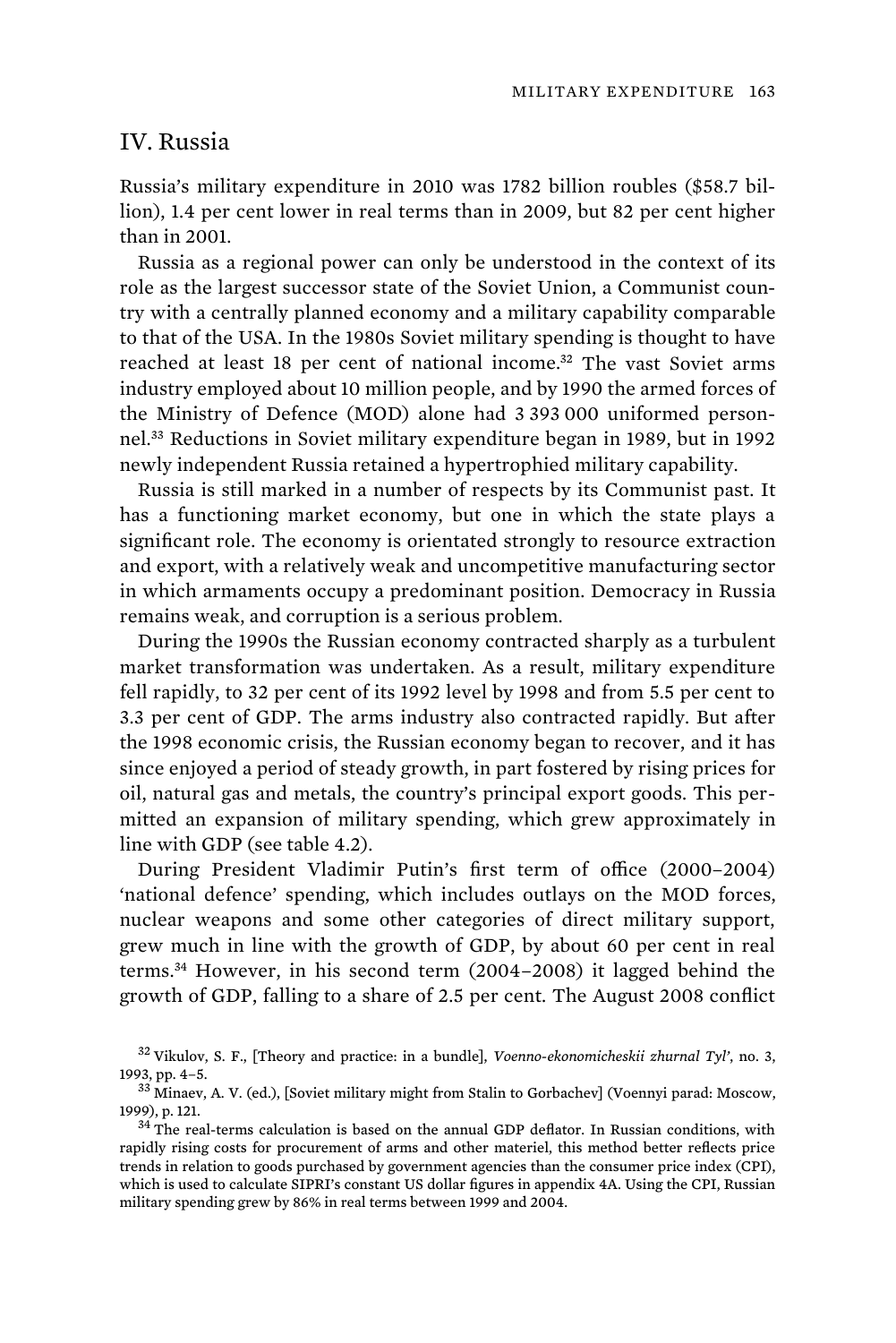| $Year^a$ | 'National defence'<br>spending<br>(b. roubles) | 'National defence'<br>spending as a<br>share of GDP $(\%)^b$ | SIPRI estimate of<br>military spending<br>$(b.$ roubles) <sup>c</sup> | SIPRI estimate of<br>military spending as a<br>share of GDP $(\%)^b$ |
|----------|------------------------------------------------|--------------------------------------------------------------|-----------------------------------------------------------------------|----------------------------------------------------------------------|
| 2011     | 1517                                           | 3.0                                                          | . .                                                                   | $\ddot{\phantom{0}}$                                                 |
| 2010     | 1277                                           | 2.8                                                          | 1782                                                                  | 4.0                                                                  |
| 2009     | 1 1 8 8                                        | 3.0                                                          | 1693                                                                  | 4.3                                                                  |
| 2008     | 1041                                           | 2.5                                                          | 1448                                                                  | 3.5                                                                  |
| 2005     | 581                                            | 2.7                                                          | 806                                                                   | 3.7                                                                  |
| 2001     | 248                                            | 2.8                                                          | 365                                                                   | 4.1                                                                  |

| Table 4.2. Russian military expenditure 2001, 2005, 2008-11 |  |
|-------------------------------------------------------------|--|
| All figures are in current prices.                          |  |

GDP = gross domestic product.

*a* Figures for 2001–10 are for actual spending; figures for 2011 are budgeted figures.

*b* The figures for 2001–2009 are based on GDP statistics from the IMF's International Finance Statistics; the figures for 2010–11 are based on the IMF's World Economic Outlook projections.

<sup>c</sup> SIPRI's data for Russia's total military spending includes spending on military pensions and various paramilitary forces, an estimate of additional military research and development spending, and some military-related subsidies, in addition to 'national defence' spending.

*Sources*: Appendix 4A; *'National defence' spending, 2000–2009*: annual laws on budget implementation, <http://www.kremlin.ru/acts>; *2010 (provisional)*: Russian Federal Treasury, [Performance report of the federal budget], 1 Jan. 2011, <http://www.roskazna.ru/reports/oi. html>; *2011*: Federal budget, draft as transmitted to State Duma, draft law 433091-5, Oct. 2010, <http://asozd2.duma.gov.ru/>; *GDP, 2000–2009*: Russian Federal State Statistics Service (Rosstat), <http://www.gks.ru/wps/wcm/connect/rosstat/rosstatsite/main/account/>.

in Georgia prompted a policy change. Military reform and modernization became a national priority, and notwithstanding the severe impact on Russia of the global financial crisis, 'national defence' spending increased in real terms, to over 3 per cent of GDP in 2009.<sup>35</sup> In the plans for 2011–13, the 'national defence' budget is to increase more rapidly than the rate of growth of GDP, although in 2010 this budget fell by 5 per cent in real terms compared with 2009.<sup>36</sup>

Even though the Russian military is a predominantly conscripted force, its large size means that personnel and operations and maintenance costs have dominated military spending. However, the scale of the MOD forces has gradually been reduced, and since the appointment in 2007 of Anatoly Serdyukov as defence minister, the Russian armed forces have been undergoing a fundamental restructuring and modernization. The number of personnel has been reduced from 1.2 million to 1 million, mainly by retiring

<sup>35</sup> E.g. Cowan, G. and Petrov, V., 'Russian defence modernisation "will stay on track" despite crisis', *Jane's Defence Weekly*, 25 Mar. 2009, p. 13.<br><sup>36</sup> Cooper, J., 'Military expenditure in the Russian federal budget, 2010–2013', Research note,

<sup>[</sup>n.d.], <http://www.sipri.org/research/armaments/milex/publications/unpubl\_milex/>.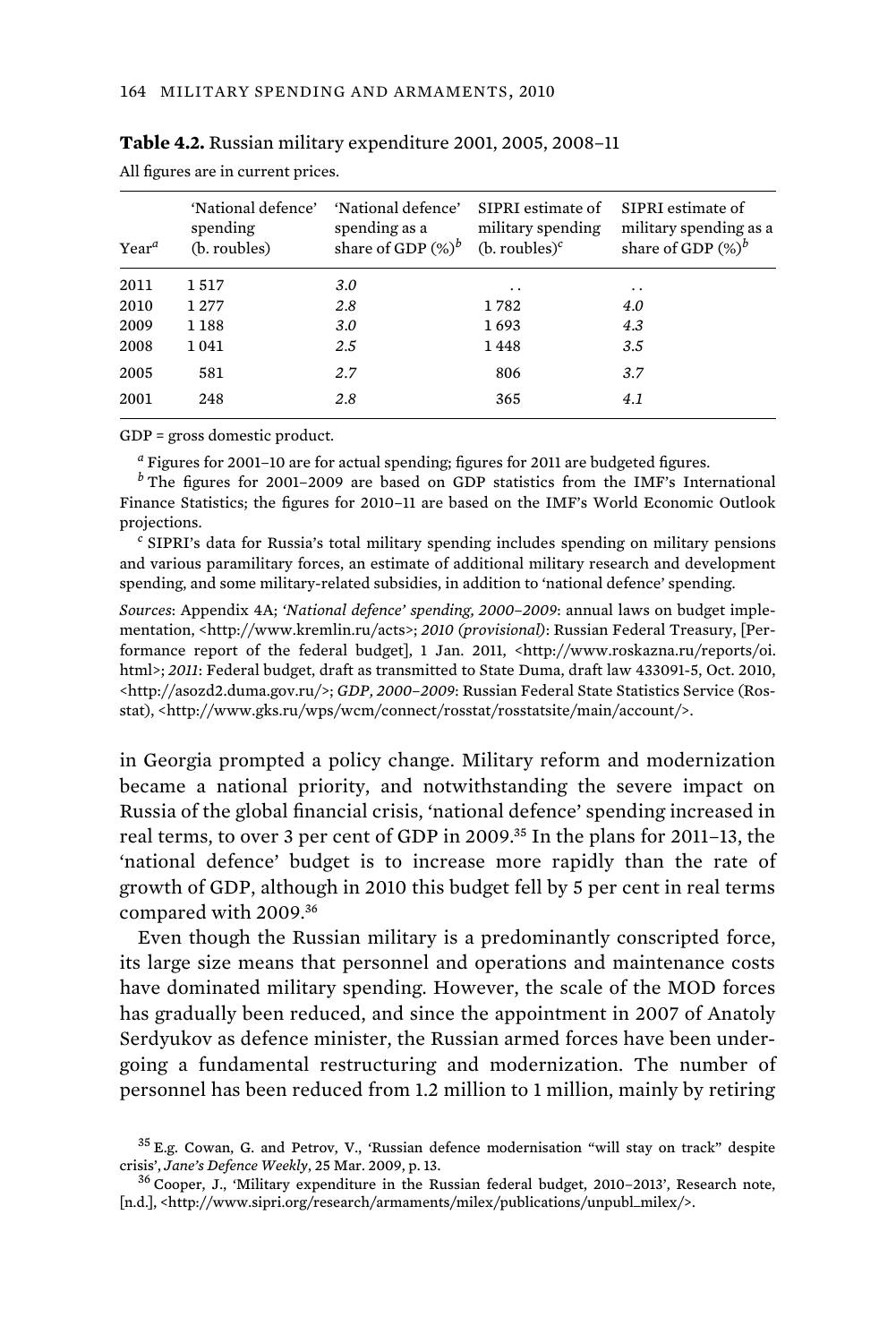officers. At the same time, many support services are now undertaken by civilian employees or have been contracted out to external suppliers.<sup>37</sup> According to data submitted to the UN, 36 per cent of MOD spending in 2008 was for personnel, 23 per cent for operations and maintenance, 23 per cent for arms procurement, and 9 per cent each for R&D and construction.<sup>38</sup> Over time, the share of procurement has been gradually rising, and this trend is likely to be maintained over the next few years.

The most recent state armaments programme, approved in October 2006, envisaged expenditure over the 10 years to 2015 of 5000 billion roubles (\$165 billion).<sup>39</sup> Since the conflict in Georgia, a new programme has been drafted, for the period to 2020. By the end of 2010, the programme had not yet been approved, but it appeared that total MOD expenditure would be 20 000 billion roubles (\$659 billion), reflecting a new commitment to thoroughly re-equipping the Russian armed forces over the next decade.<sup>40</sup> This will inevitably involve an increased share of GDP being spent on the military from 2012 (the probable first year of implementation), perhaps up to 3.5 per cent.

By service, the ground forces have consistently accounted for the largest share of spending. In 2005–2008 they received an average of 33 per cent of the total, the navy 18 per cent, the air and air defence forces 13 per cent, other forces (mainly the Strategic Rocket Forces, responsible for the landbased intercontinental ballistic missile capability) 17 per cent, and central support and administration 19 per cent.<sup>41</sup>

In conjunction with a major reorganization of the overall arms acquisition system, a potentially significant development is a new willingness to import weapons if the domestic arms industry is unable to supply the modern equipment required.<sup>42</sup> The most prominent example is the decision to buy from France two Mistral class helicopter-carrying assault vessels, with an option to build two more at a shipyard in St Petersburg.<sup>43</sup> Other imports include unmanned aerial vehicles (UAVs) from Israel and armoured vehicles from Italy. However, the intention is not to rely on

<sup>&</sup>lt;sup>37</sup> Galeotti, M., 'Russian reform act', *Jane's Defence Weekly*, 29 Sep. 2010, pp. 26–31.<br><sup>38</sup> United Nations, Office for Disarmament Affairs, Instrument for Reporting Military Expend-<br>itures Database, <http://disarmament

<sup>&</sup>lt;sup>39</sup> Sergeev, M., [Sergei Ivanov has been given a new organization], *Gazeta*, 31 July 2006, p. 9. The annual state order for new arms procurement, repairs, modernization and military R&D is drawn up within the framework of a 10-year state armaments programme, updated every 5 years. Since 1996, 3 programmes have been operational. 40 [State armaments programme], *Krasnaya zvezda*, 30 Dec. 2010. 41 United Nations (note 38). For comparison with the late Soviet period and the first half of the

<sup>1990</sup>s see Cooper, J., 'The military expenditure of the USSR and the Russian Federation, 1987–97', *SIPRI Yearbook 1998*. 42 See Cooper, J., 'Military procurement in Russia', eds B. Nygren, C. Vendil Pallin and R.

McDermott, *Russian Military Development* (Routledge: Abingdon, forthcoming 2011). 43 See chapter 6, section IV, in this volume.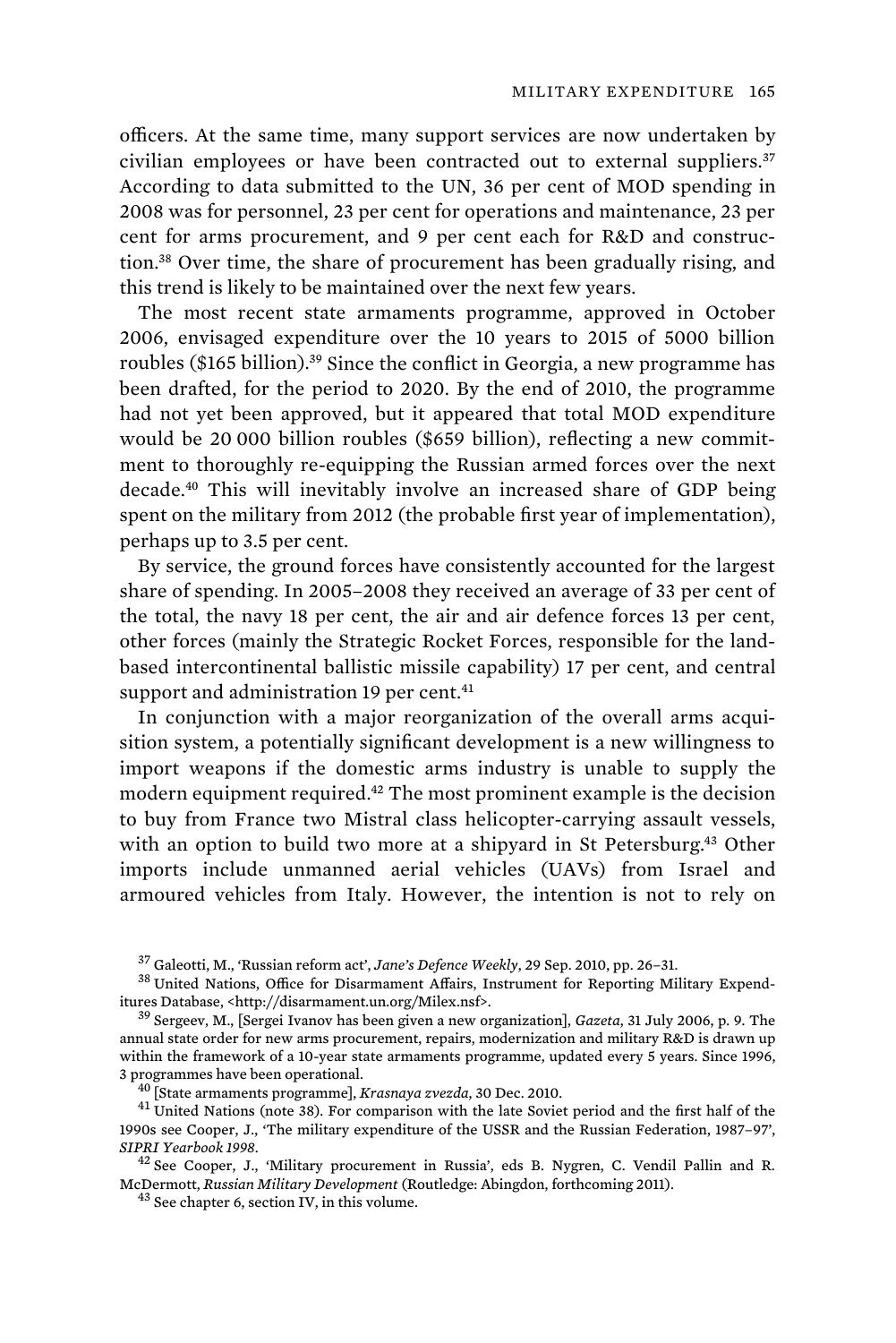imports but rather to develop the manufacture of equipment produced by foreign companies in Russia on a joint venture or licence basis.

Russia's military doctrine, which provides the context for the development of Russia's armed forces, was updated in February 2010.<sup>44</sup> It identifies the North Atlantic Treaty Organization (NATO) as a 'danger'—that is, a potential threat—but not as a current threat. Nuclear weapons remain a key component of Russia's military capability but are to be used only in response to an attack by weapons of mass destruction or 'when the very existence of the state is under threat'. The 2010 Russian–US Treaty on Measures for the Further Reduction and Limitation of Strategic Offensive Arms (New START) reflects the fact that Russia's strategic nuclear capability will inevitably contract over the coming years as Soviet-era missiles are withdrawn faster than they can be replaced by new systems.<sup>45</sup> The 2008 conflict in Georgia revealed to the political and military leadership that the armed forces required substantial upgrading. The new doctrine recognizes that conventional forces are most likely to be deployed in local conflicts, border and internal security, and anti-terrorist actions. In terms of the acquisition of new armaments, priorities are now systems for intelligence, communications, command and control, air and space defence systems; combat aeroplanes and helicopters; and equipment that will increase force mobility. These priorities are likely to be reflected in the new armaments programme and spending priorities up to 2020.

#### V. India

India's military expenditure in 2010 was an estimated 1888 billion rupees (\$41.3 billion), 2.8 per cent lower in real terms than in 2009 but 54 per cent higher than in 2001.<sup>46</sup> The decline in 2010, the first fall in Indian military spending since 2002, appears to reflect a 'rebalancing' in relation to economic growth rates. In the mid-2000s, annual GDP growth rates of 8–9 per cent meant that the military burden fell from 3.0 per cent of GDP in 2001 to 2.3 per cent in 2007, but slower economic growth in 2008–2009 had raised the burden to 2.8 per cent in 2009 and an estimated 2.7 in 2010.

Like China, strong economic performance has propelled India to the status of a rising regional power with increasing global aspirations. While

<sup>&</sup>lt;sup>44</sup> [Military Doctrine of the Russian Federation], Approved by presidential decree, 5 Feb. 2010, <http://news.kremlin.ru/ref\_notes/461> (in Russian). For an insightful analysis see Giles, K., 'The Military Doctrine of the Russian Federation 2010', Research Review, NATO Defense College, Rome, Feb. 2010, <http://www.ndc.nato.int/research/series.php?icode=9>. 45 On Russia's nuclear forces see chapter 7, section III, in this volume. On New START see chap-

ter 8, section II, and annex A in this volume.<br> $46$  These are estimates for the calendar year 2010. Budgeted military spending for FY 2010/11 was

<sup>1911</sup> billion rupees (\$41.7 billion). SIPRI estimates spending for calendar years by assuming an even rate of spending across the year.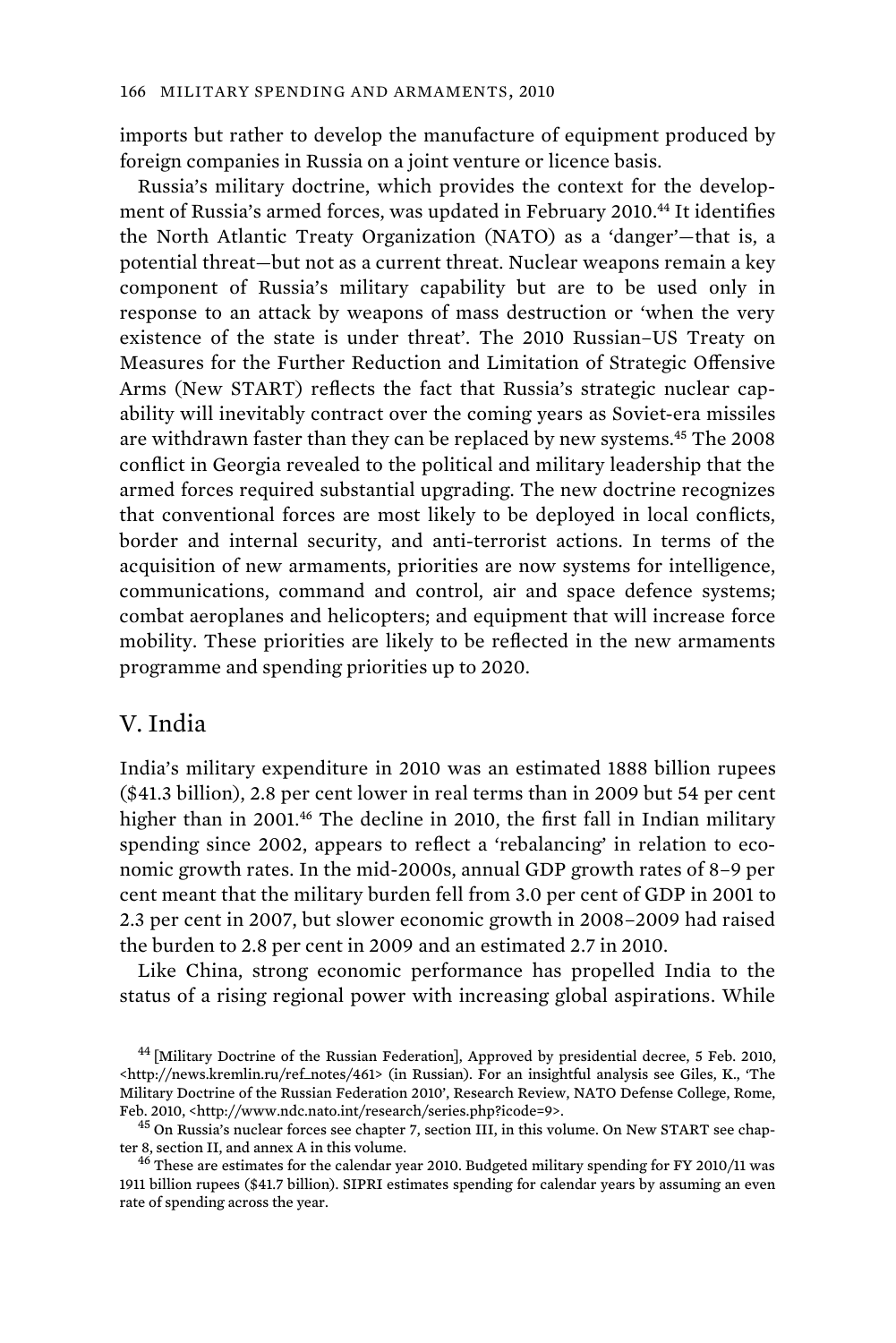India has traditionally had a close relationship with Russia, in recent years it has developed a strong strategic partnership with the USA, including wide-ranging agreements on civil nuclear and military cooperation. In part, this relationship is an attempt by both India and the USA to balance China's power, but India also sees partnership with the global superpower as an affirmation of its own growing importance in world affairs.<sup>47</sup>

Most discussions of India's military spending only refer to the 'defence services' budget, which includes the current and capital expenditure of the army, navy and air force, as well as R&D spending. This budget totalled 1473 billion rupees (\$32.2 billion) in FY 2010/11. SIPRI's figures for total Indian military spending include two additional elements: the 'defence civil estimates' and expenditure on paramilitary forces. The 'defence civil estimates' include central MOD expenditure and military pensions, which totalled 284 billion rupees (\$6.2 billion) in FY 2010/11. Expenditure on paramilitary forces has increased especially rapidly since 2001—to reach 153 billion rupees (\$3.3 billion) in FY 2010/11—perhaps partly due to the role of these forces in combating the Maoist Naxalite rebels.

Three trends are notable in the budget for the regular armed forces (the defence services and defence civil estimates). First, capital expenditure (on equipment and infrastructure) jumped from 23 per cent of total spending on the regular armed forces in 2003/2004 to 37 per cent in FY 2004/2005 and has remained around 34 per cent since then. This spending has been used to modernize the Indian armed forces, whose equipment was previously dominated by Soviet-era technology. Moreover, the capital budget is planned to increase by 10 per cent each year up to FY 2015/16.<sup>48</sup> Second, in conjunction with this the share of the total devoted to R&D has quadrupled, from 1.3 per cent in FY 2001/2002 to 5.6 per cent in FY 2010/11. This reflects a long-standing desire to improve the performance of the sclerotic Indian arms industry, with R&D efforts accompanied by attempts to reform the industry by allowing more private involvement and to obtain foreign technology through offset arrangements.<sup>49</sup> Third, there has been a substantial increase in the Indian Air Force's share of the capital budget. While this has primarily been at the expense of the army, it has also affected the navy, despite the strong policy focus on naval development.

<sup>&</sup>lt;sup>47</sup> See e.g. Indian Embassy in Washington, DC, 'India-US defense relations', [n.d.], <http://www. indianembassy.org/india-us-defense-relations.php>; and 'India very important strategic partner:

US', *The Hindu*, 13 Feb. 2009. 48 Mathew, T., 'No cap on FDI in defence', *New Indian Express*, 8 Apr. 2010; and 'India offers huge defence market', *Indian Aviation Civil & Military*, May/June 2010, pp. 13–22. 49 See e.g. Indian Ministry of Defence (MOD), *Annual Report 2009–2010* (MOD: New Delhi,

<sup>[2010]);</sup> Indian MOD, Department of Defence Production, *Defence Production Policy 2011* (MOD: New Delhi, Jan. 2011); and Indian MOD, *Defence Procurement Procedure 2011* (MOD: New Delhi, Dec. 2010). See also Matthew (note 48).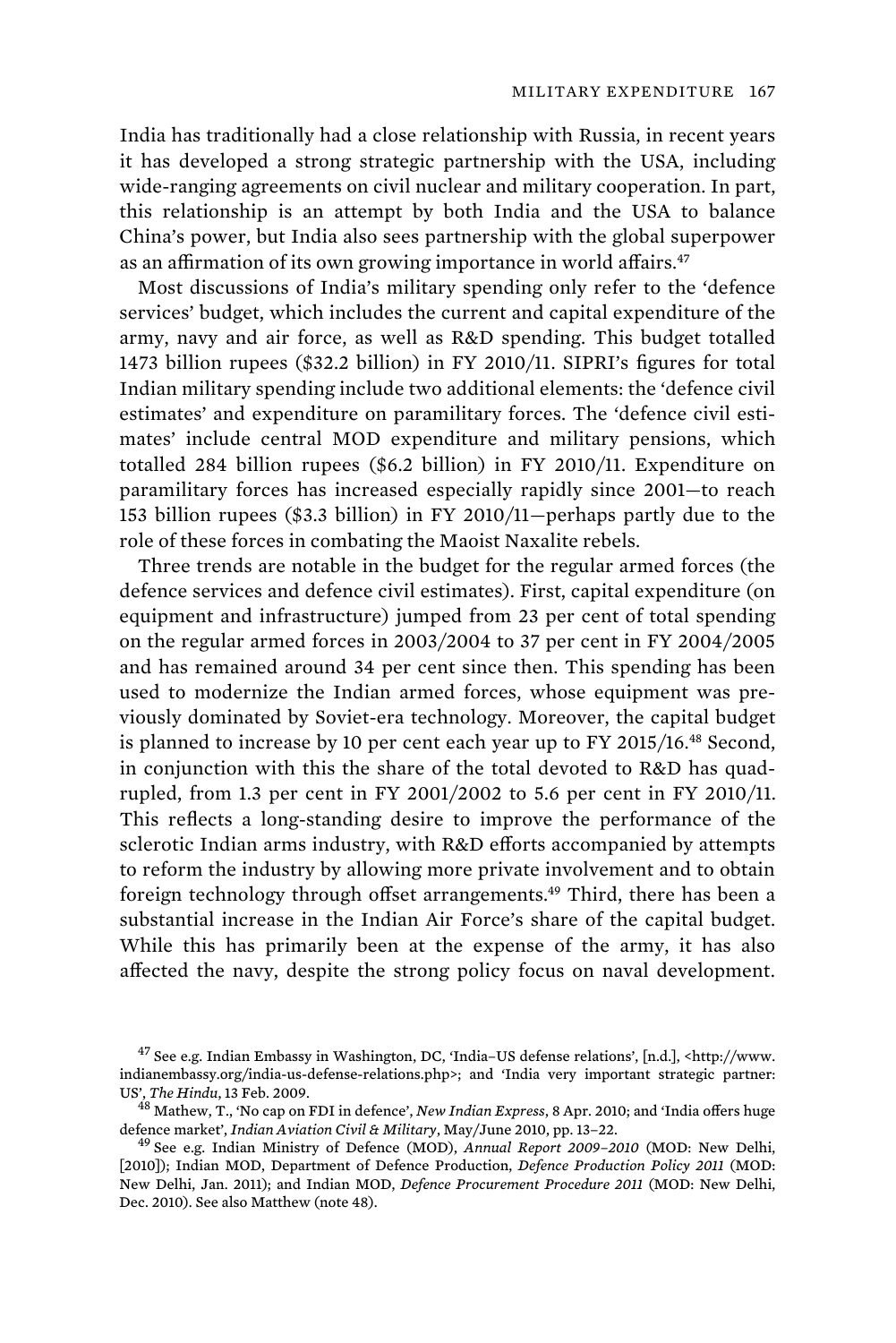However, the absolute level of spending on naval equipment has increased rapidly.

India was the world's largest recipient of major conventional weapons over the period 2006–10, reflecting both the rapid pace of India's military modernization and the inability of the domestic industry to supply it.<sup>50</sup> India's Defence Minister, A. K. Antony, stated in 2009 that 70 per cent of India's military equipment was imported.<sup>51</sup> Since 2003, aircraft have accounted for a majority of India's imports by volume, reflecting in part the increasing share of capital expenditure allocated to the air force.<sup>52</sup> The aim of the modernization of the air force, with both new major combat aircraft and sensors, radars, satellites and UAVs, is to achieve superiority over China and Pakistan in air power and information.<sup>53</sup> In the naval sphere, India has been seeking for some years to expand its blue-water naval capabilities to allow it to project power in the Indian Ocean. Some equipment has been acquired specifically to prevent or respond to terrorist acts such as the Mumbai attacks of November 2008, including sensors for the coastguard and transport aircraft to speed up response.<sup>54</sup>

India has not published any comprehensive defence or security strategy document and does not issue defence white papers, although a summary of its defence policy is given in the MOD's annual reports and each of the three armed services has a doctrine.<sup>55</sup> In practice, several pressing security issues largely determine the direction of India's security policy and thus its military spending. First, the insurgency in Kashmir and the related conflict with Pakistan remain unresolved. India also suspects elements of the Pakistani intelligence services of involvement in the 2008 Mumbai terrorist attacks. While India's military expenditure now vastly exceeds Pakistan's, both the insurgency itself and the potential for wider conflict mean that Pakistan and Kashmir remain a major focus for India's armed forces. The experience of the brief, inconclusive 1999 'Kargil war' is one factor driving the modernization of India's military aircraft and its pursuit of network-

 $^{50}$  See chapter 6, section III, in this volume.<br> $^{51}$  Grevatt, J. 'Indian defence minister urges DRDO to maintain high-tech focus in self-reliance quest', Jane's Defence Industry, 23 June 2009.<br><sup>52</sup> SIPRI Arms Transfers Database, <http://www.sipri.org/databases/armstransfers/>. SIPRI

measures the volume of arms imports, which cannot be directly linked to military expenditure since it does not usually reflect the price paid and since delivery of an import does not necessarily coincide with payment. 53 See chapter 6 in this volume; 'Indian air force turns 77', *Indian Aviation Civil & Military*, Sep./

Oct. 2009, pp. 18, 20–21; and Sawhney, P. and Wahab, G., 'Building capabilities', *Force* (New Delhi),

<sup>&</sup>lt;sup>54</sup> Bedi, R., 'Mumbai attack prompts Indian security spending', *Jane's Defence Weekly*, 28 Jan. 2009, p. 14; and 'India boosts terror defense', *Defense Technology International*, Jan. 2009, p. 10. Note that spending on the coastguard is not included in SIPRI military spending figures for India. 55 See e.g. Datta, R., 'An urgent need for national defence policy', *Political and Defence Weekly*

<sup>(</sup>New Delhi), 9–15 Nov. 2010, pp. 17–18.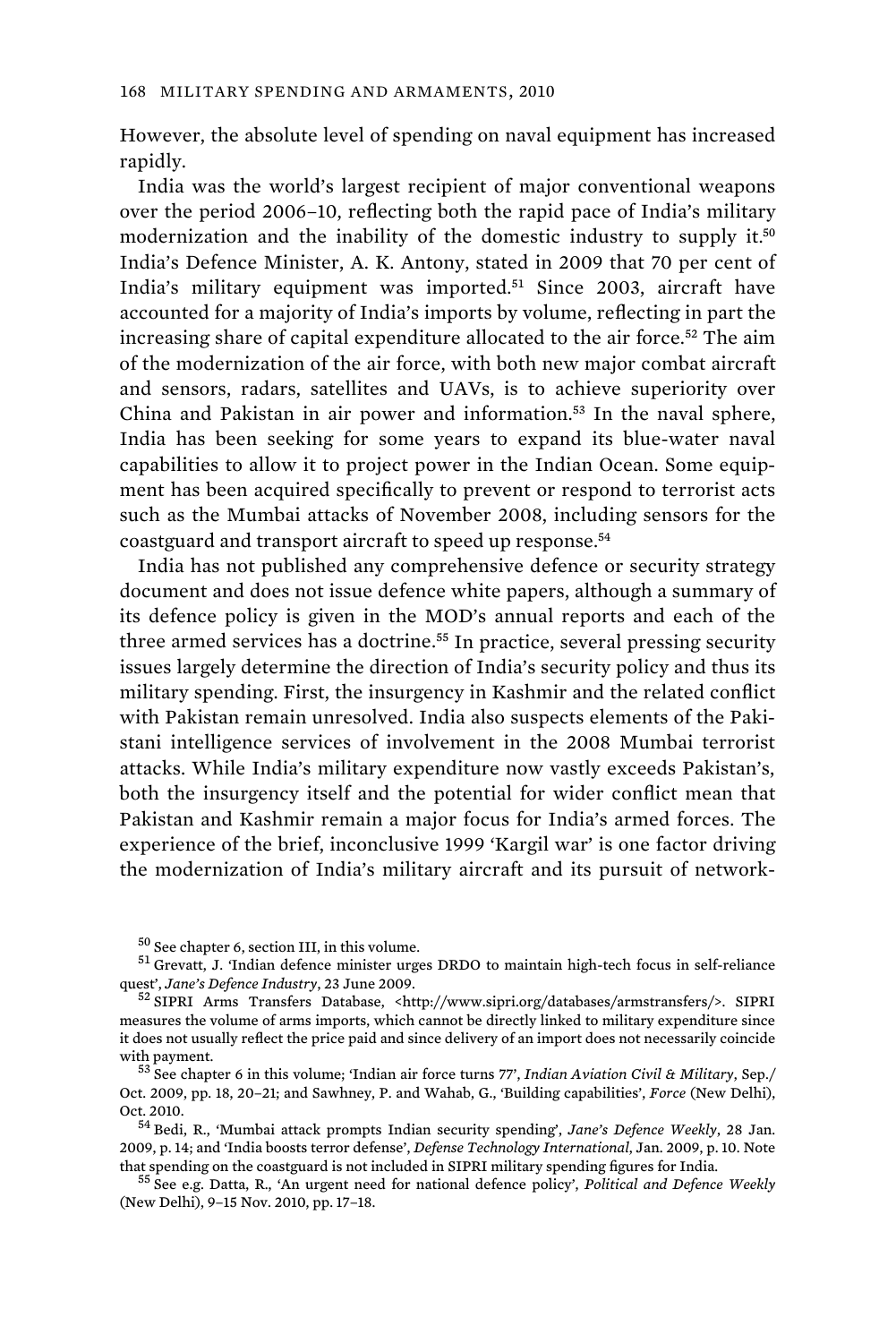centric systems.<sup>56</sup> With both countries possessing nuclear weapons, India sees the option of an all-out military attack on Pakistan in response to Pakistani actions as unviable. Instead, India has decided to develop capabilities for delivering limited, swift, 'smart' attacks, as expressed in its 2004 'cold start' armed forces plan for mobilizing for limited warfare within 72 hours.<sup>57</sup>

Second, the burgeoning Naxalite rebellion by Maoist groups—which reflect the economic and environmental grievances of a variety of marginalized groups—have been described by the Indian Prime Minister, Manmohan Singh, as India's greatest internal security threat. In 2009 this intrastate conflict for the first time overtook that in Kashmir as India's most lethal.<sup>58</sup>

Third, despite the long-running conflict with Pakistan, India in many ways sees China as its major rival; the 'China threat' is a perennial theme in Indian defence and foreign policy circles and in the media.59 The two countries have several territorial disputes, most notably China's claim to most of the Indian state of Arunachal Pradesh, over which tensions sharpened in 2010, and both sides have built up their forces near the border.<sup>60</sup> China's military modernization has been so rapid that the Indian military now admits that it is far behind in most categories of weaponry.<sup>61</sup> India also sees China as a potential rival for influence in the Indian Ocean. India's suspicions are particular aroused by China's investment in major port facilities in Bangladesh, Myanmar, Pakistan and Sri Lanka—the so-called string of pearls. Although these are purely civilian port facilities, India fears that China could use them to project naval power in the future.<sup>62</sup> Despite these issues, the Indian Government is keen to downplay tensions, and trade relations between the two countries are growing.<sup>63</sup>

India's relatively high and rising level of military spending is controversial in a country where extreme poverty is still prevalent. In 2005 India had more people living on less than \$1.25 a day than sub-Saharan

 $^{56}$  'India offers huge defense market' (note 48). On the 1999 India–Pakistan conflict, the 'Kargil war', over Kashmir see Seybolt, T. B., 'Major armed conflicts', *SIPRI Yearbook 2000*, pp. 20–21.

<sup>57</sup> See e.g. Ladwig, W. C., 'A cold start for hot wars? The Indian Army's new limited war doctrine', *International Security*, vol. 32, no. 3 (winter 2007/2008), pp. 158–90.

<sup>58</sup> Uppsala Conflict Data Program (UCDP) Database, <http://www.ucdp.uu.se/>. The Naxalite conflict (denoted 'India (government)' by the UCDP) is classified as a minor armed conflict since it has never crossed the threshold of 1000 battle-related deaths in a year. See appendix 2A in this volume. 59 For an overview of China–India relations see Malone, D. and Mukherjee, R., 'India and China:

conflict and cooperation', *Survival*, vol. 52, no. 1 (Feb./Mar. 2010). 60 Bhaumik, S., 'India to deploy 36,000 troops on Chinese border', BBC News, 23 Nov. 2010,

<http://www.bbc.co.uk/news/world-south-asia-11818840>; and Shukla, A., 'Now, another air force base on the China border', *Business Standard* (New Delhi), 2 Oct. 2010.<br><sup>61</sup> Gupta, S., 'Spendings stuck, India trails China in firepower', *Indian Express*, 30 Sep. 2010.<br><sup>62</sup> Lamont, J. and Kazmin, A., 'Fear of influen

www.bbc.co.uk/news/world-south-asia-12006092>.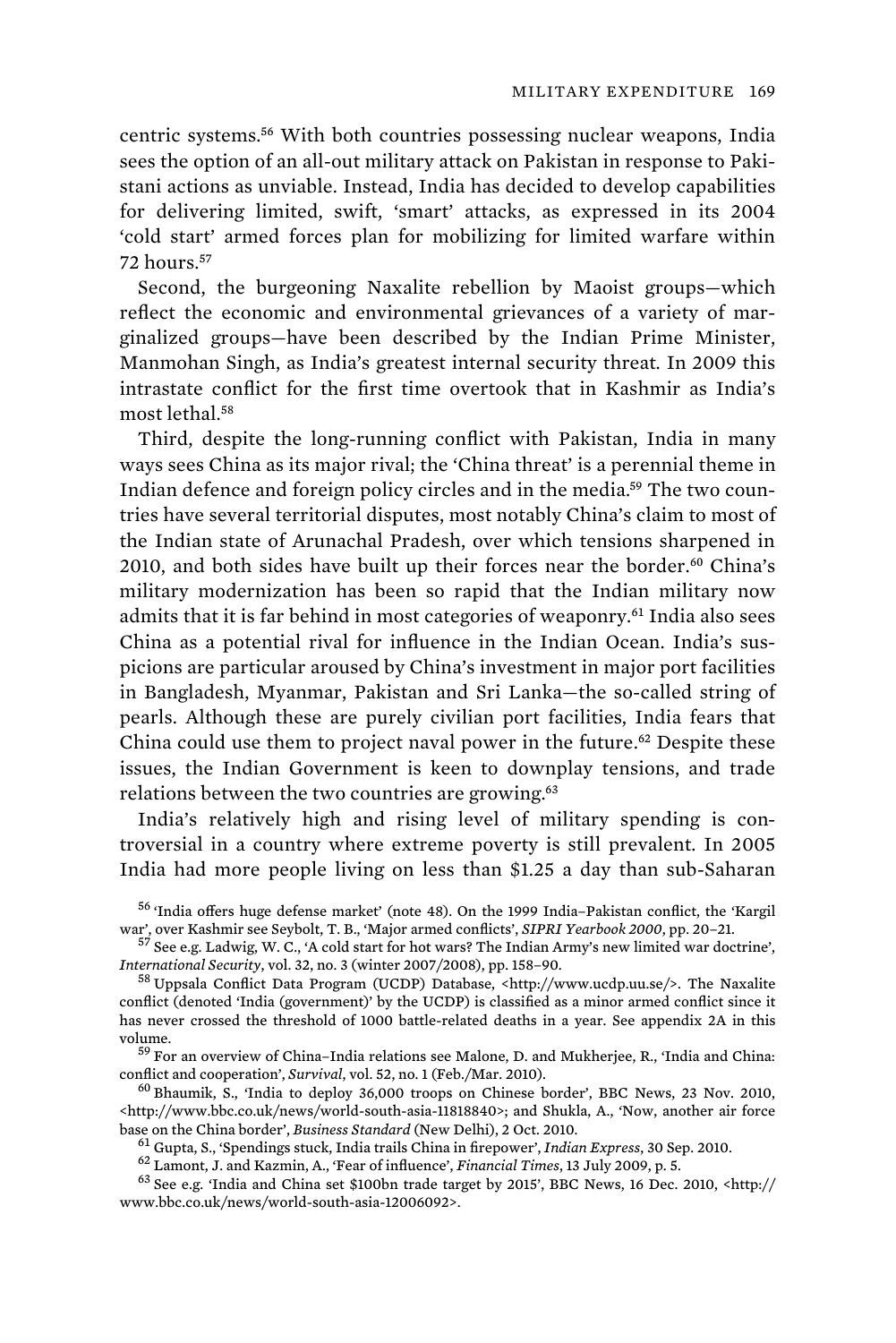Africa.<sup>64</sup> Indian non-governmental organizations (NGOs), UN officials in India and others have spoken in favour of redirecting money spent on the military towards development.<sup>65</sup> At the same time, surveys of Indian public opinion in 2010 showed that respondents perceived Pakistan and Islamic terrorist groups to be threats, feared China's military power and had a positive view of the Indian military as an institution.<sup>66</sup> Thus, high levels of military expenditure do not necessarily run contrary to Indian public opinion.

#### VI. Brazil

In 2010 Brazil's military spending was 59 billion reais (\$33.5 billion), 9.3 per cent higher in real terms than in 2009. Between 2001 and 2010, military expenditure rose by 30 per cent, an annual average of only 2.9 per cent. The slow increase over the decade is explained by the cut of 20 per cent made to the military budget in 2003 by President Luiz Inácio Lula da Silva as part of his 'zero hunger' programme.<sup>67</sup> While this cut reversed a steadily rising trend since the mid-1990s, from 2004 military expenditure rose again, at an annual average of 6.9 per cent in 2004–2010. Between 2003 and 2010 Brazilian military expenditure was consistently 1.5–1.6 per cent of GDP, indicating that military spending increases have been broadly in line with economic growth. However, a financial adjustment programme proposed by President Dilma Rousseff in early 2011 aimed at slowing the rate of GDP growth includes a cut of 27 per cent in the planned military budget for 2011.<sup>68</sup>

A combination of factors has given Brazil a leadership role in South America. Brazil's economic performance in the past decade, with GDP growth of 41 per cent between 2001 and 2010, has made the country the world's 8th largest economy.<sup>69</sup> It is the largest country in South America and the fifth largest in the world.<sup>70</sup> It is one of the most stable democracies

groups', 20 Oct. 2010, <http://pewglobal.org/2010/10/20/>; and Pew Research Center, Global Attitudes Project, 'Obama more popular abroad than at home, global image of U.S. continues to benefit', 17 June 2010, <http://pewglobal.org/2010/06/17/>, pp. 51–55.  $^{67}$  On this programme and cuts to Brazil's military expenditure see Sköns, E. et al., 'Military

expenditure', *SIPRI Yearbook 2004*, pp. 335–37. 68 Lima, M. S., 'Governo oficializa corte de R\$ 50 bi no orçamento de 2011' [Government formal-

izes cut of R\$50 billion in the 2011 budget], *Folha*, 9 Feb. 2011.<br><sup>69</sup> International Monetary Fund, World Economic Outlook database, Oct. 2010, <http://www.imf.<br>org/external/ns/cs.aspx?id=28>.

<sup>70</sup> United Nations Population Fund (UNFPA), *State of World Population 2010: From Conflict and Crisis to Renewal—Generation of Change* (UNFPA: New York, 2010).

<sup>&</sup>lt;sup>64</sup> World Bank (note 8), p. 92.<br><sup>65</sup> E.g. Menon, S., 'India's problem is implementation', *Business Standard* (New Delhi), 19 Oct. 2009; and Control Arms Foundation of India, 'Indian civil society challenges international arms manufacturers at DEFEXPO 2010', Press communiqué, 12 Feb. 2010, <http://www.cafi-online.org/ press-detail.php?pr\_id=27>.<br><sup>66</sup> Pew Research Center, Global Attitudes Project, 'Indians see threat from Pakistan, extremist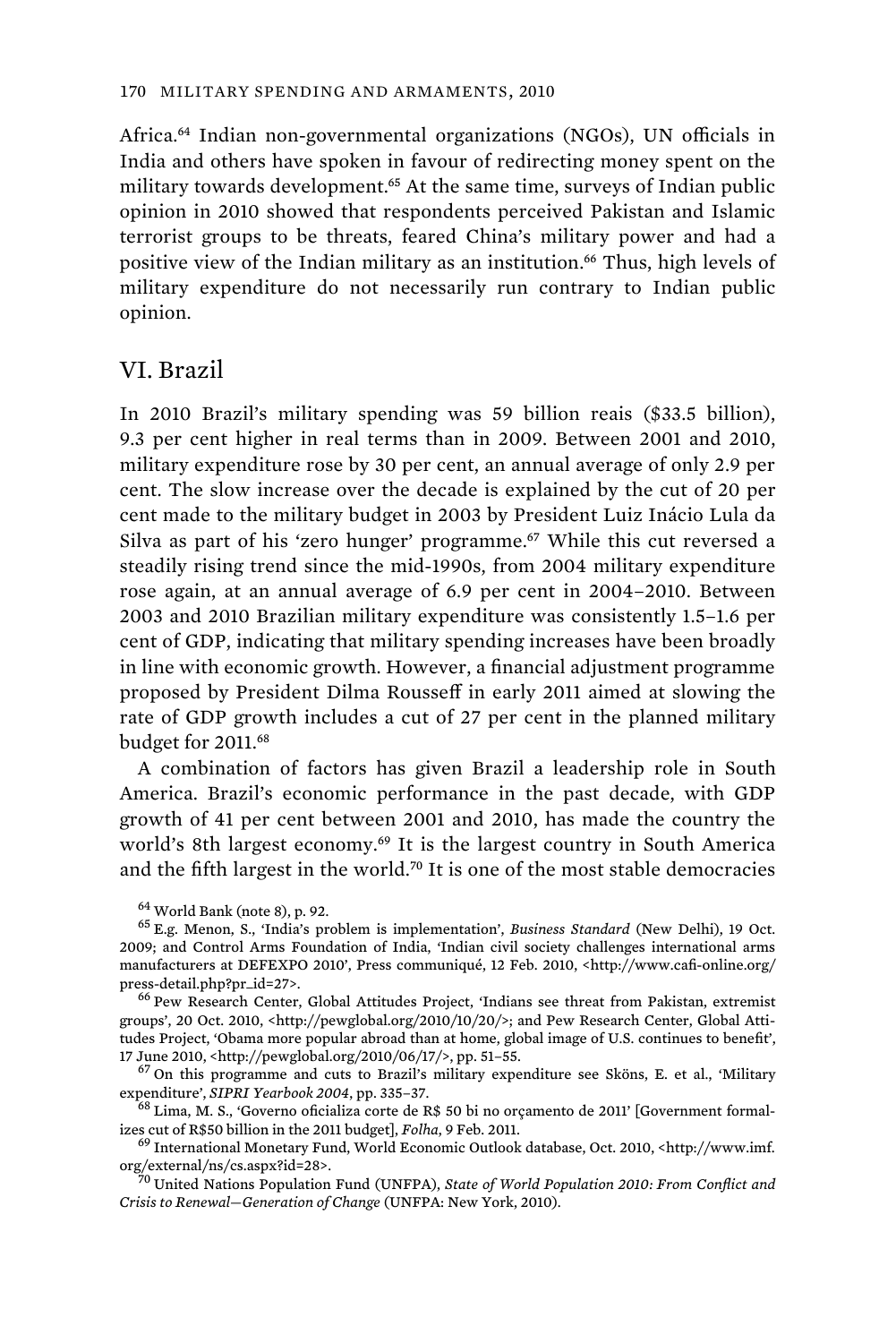in the region. It has pursued a proactive foreign policy in its own neighbourhood and beyond, based on two broad goals: regional integration and multilateralism.71 Brazil's aspirations to a broader regional and international role are reflected in its long-standing desire for a permanent seat on the UN Security Council. The fact that Brazil is a founder of the Group of 20 (G20) leading developed and developing economies also gives it a special place among the emerging powers.<sup>72</sup>

SIPRI's figures for Brazil's military expenditure are based on the budget act (lei orçamentária) approved by the National Congress each year. In 2010, 73 per cent of the budget was spent on personnel (salaries and pensions), with the remaining 27 per cent allocated to 'current and other type of expenses', including arms acquisitions.73 In addition to the regular military budget for 2010, the MOD was allocated 1.5 billion reais (\$853 million) from the investment budget to improve the airspace control system and develop airport infrastructure.<sup>74</sup>

Along with many other countries in the region, Brazil has in recent years embarked on a programme to modernize and upgrade its armed forces. The 2008 National Defence Strategy announced plans to boost Brazil's military capabilities and reinvigorate the domestic arms industry through a series of acquisitions, which include significant volumes of technology transfer.<sup>75</sup> Most important is the agreement signed with France in September 2009 for the production of four Scorpène class diesel-powered submarines and Brazil's first nuclear-powered submarine, as well as 50 Super Cougar EC725 helicopters, which are to be built in Brazil.<sup>76</sup> The first submarine is to be delivered to Brazil in 2017.<sup>77</sup> The submarine deal was reported to cost €6.7 billion (\$9.5 billion) and is to be financed by a consortium of banks.<sup>78</sup>

(Brasília), 27 Jan. 2010, pp. 1598–653. 75 Brazilian Ministry of Defence (MOD), *Éstrategia Nacional de Defesa: Paz e segurança para o* 

*Brasil* [National Defence Strategy: peace and security in Brazil] (MOD: Brasília, 17 Dec. 2008). See also Perlo-Freeman, S. et al., 'Military expenditure', *SIPRI Yearbook 2009*, pp. 202–204; and Holtom,<br>P. et al., 'International arms transfers', *SIPRI Yearbook 2008*, p. 309.

<sup>76</sup> Anderson, G. and Jennings, G., 'Brazil signs deal worth EUR6 billion with France', *Jane's Defence Weekly*, 14 Jan. 2009, p. 8. 77 Fish, T., 'Steel cutting begins for first Brazilian Scorpene', *Jane's Defence Weekly*, 2 June 2010,

<sup>&</sup>lt;sup>71</sup> Roett, R., 'Brazil: an emerging power', Paper presented at the conference 'Worldviews of Major' and Aspiring Powers: Exploring National Identities', George Washington University, Sigur Center<br>for Asian Studies, 14 Sep. 2007, <http://www.gwu.edu/-sigur/research/worldviews.cfm>, p. 2.

<sup>&</sup>lt;sup>72</sup> See Hurrell, A., 'Lula's Brazil: a rising power, but going where?', *Current History*, vol. 107, no. 706 (Feb. 2008), p. 51.

 $^{73}$  The predominance of personnel expenses over other expenses is a typical pattern across Latin America. On the distribution of military expenditure in other countries see *A Comparative Atlas of Defence in Latin America and Caribbean*, 2010 edn (RESDAL: Buenos Aires, 2010). 74 Lei Orçamentária [Budget act], Brazilian Act no. 12.214, 26 Jan. 2010, *Diário Oficial da União*

p. 6. 78 Barreria, V., 'Brazil puts price tag on its new submarine fleet', *Jane's Defence Weekly*, 26 Aug. 2009, p. 12.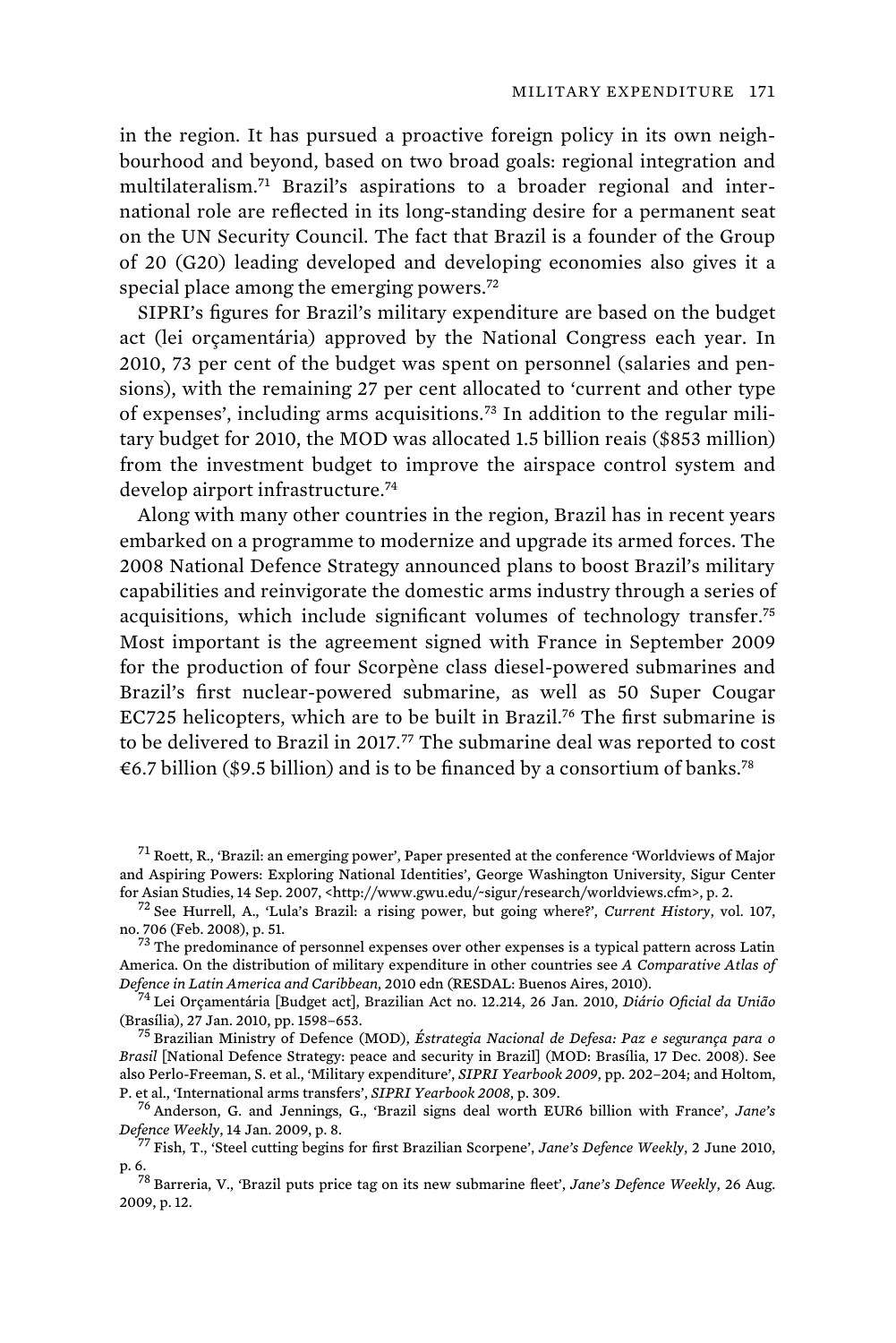The Brazilian Air Force is similarly pursuing a programme of modernizing its fleet of combat aircraft, known as the FX-2 programme. Although initiated in 2002, the programme was relaunched in 2007 and an open tender competition announced in 2008.<sup>79</sup> The winning contender for a \$2 billion deal, which would include the joint production of some of the aircraft in Brazil (via technology transfer), was expected to be announced in 2011. However, the proposed cut in the MOD's budget for 2011 may lead to further delays in the deal. The cut may cause the cancellation or delay of other procurement plans, such as a \$6 billion deal to acquire frigates and patrol boats and a proposed integrated border surveillance system that would include the acquisition of radars, armoured vehicles and UAVs.<sup>80</sup>

Brazilian defence policy can be understood in terms of Brazil's broader foreign policy goals as an emerging regional power with a significant role in global affairs. The 2008 National Defence Strategy examines the security challenges faced by Brazil in the 21st century in key strategic areas such as space, cybernetics, nuclear energy, and the defence of the Amazon region and of recently discovered offshore oil fields.<sup>81</sup> Despite Brazil's location in a peaceful region, the strategy argues that the country has to be prepared to defend itself from potential conflicts and to take its place in the world.<sup>82</sup> The procurement plans discussed above appear to be a way to enhance Brazil's power-projection capabilities. Brazil has also sought to expand its global presence by participating in UN peace operations. For example, Brazil leads the military component of the UN Stabilization Mission in Haiti (MINUSTAH), with a contingent of 2187 troops deployed as of December 2010.83

The implementation of the National Defence Strategy is likely to involve further military spending increases as Brazil seeks to modernize its defence structure through the reorganization of the armed forces, the restructuring of its arms industry and a proposal for mandatory military service.<sup>84</sup> Another proposed reform is a move to mandatory multi-year military investment budgeting, which would allow the MOD and the three services

<sup>79</sup> Duarte Villa, R., *Corrida armamentista ou modernizacao de armamentos na America do Sul: estudo comparativo dos gastos militares* [Arms race or arms modernization in South America: comparative study of military expenditures], Estudos e Cenarios (Observatório Político Sul-Americano:<br>Rio de Janeiro, Dec. 2008), p. 18.

 $^{80}$  Lima (note 68); 'Brasil revaluará plan compra barcos de guerra por US\$6.000 millones' [Brazil to reassess \$6 billion warship purchase], Infolatam, 24 Jan. 2011, <http://www.infolatam.com/2011/ 01/24/brasil-revaluara-plan-compra-barcos-de-guerra-por-us6-000-millones/>; and 'Exército terá investimento bilionário nas fronteiras' [Army will have to invest heavily in the borders], *Folha*, 9 Jan.

<sup>2011.&</sup>lt;br><sup>81</sup> See Perlo-Freeman et al. (note 75); and Brazilian Ministry of Defence (note 75).<br><sup>82</sup> Brazilian Ministry of Defence (note 75), p. 8.<br><sup>83</sup> United Nations Peacekeeping, 'UN mission's contributions by country', 31 www.un.org/en/peacekeeping/resources/statistics/>. See also chapter 3 and appendix 3A in this volume.<br><sup>84</sup> Brazilian Ministry of Defence (note 75), pp. 5.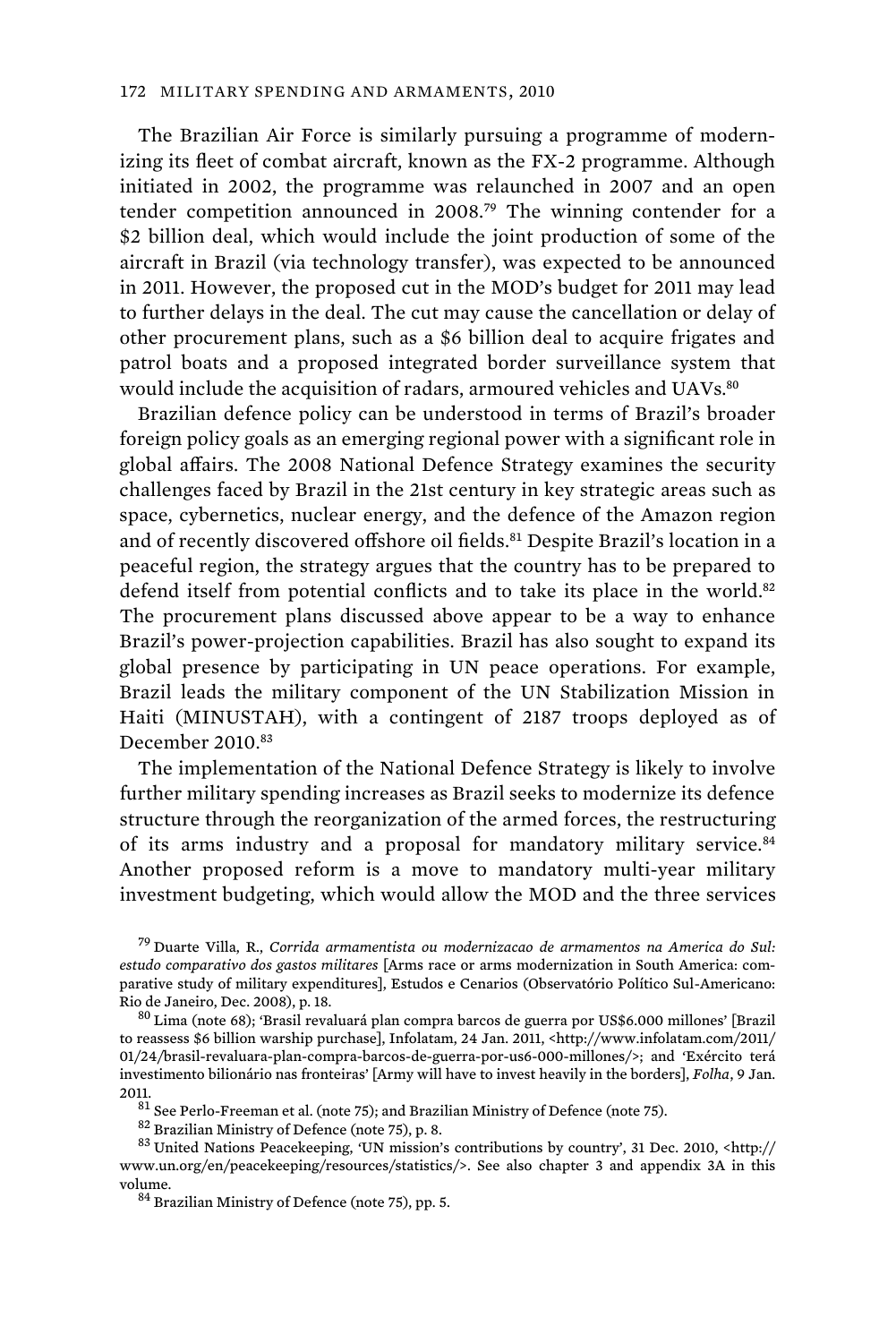to better plan and assess the resources needed to carry out the National Defence Strategy.<sup>85</sup>

In 2010, as part of the implementation of the National Defence Strategy, the National Congress approved the restructuring of the armed forces in a project that included the creation of a joint general staff under the MOD and a proposal to draft Brazil's first defence white paper.<sup>86</sup> Every four years from 2012 the government will have to submit to the National Congress information on its defence policies and strategies, the modernization of the armed forces, and the military sector's economic resources.<sup>87</sup> In addition, it is expected that a secretariat of defence products will be established to handle military procurement.

Brazil is moving forward with its intention to become a regional power in both the economic and military realms. In the absence of real military threats to Brazil, its military expenditure choices may be mostly motivated by the search for prestige or status, rather than by national defence needs. At the same time, the 2003 and 2011 budgets, which cut planned military spending while protecting areas such as health and education, show that the government recognizes more pressing social needs, in a country still plagued by extreme inequality.

# VII. Turkey

Turkey's military expenditure totalled an estimated 26.3 billion liras (\$17.5 billion) in 2010, 3.0 per cent lower in real terms than in 2009 and 11.2 per cent lower than in 2001. Military expenditure as a share of GDP has also fallen, from 3.7 per cent in 2001 to an estimated 2.4 per cent in 2010. Despite this decrease, in 2010 Turkey became the world's 15th largest military spender.<sup>88</sup>

In recent years Turkey has re-emerged as a significant player in international politics. It has the eighth largest economy in Europe and the 17th largest in the world.<sup>89</sup> After the break-up of the Ottoman Empire at the end of World War I, Turkey was built by President Mustafa Kemal Atatürk

<sup>85</sup> Brazilian Ministry of Defence, 'Palestra do Ministro Nelson Jobim na SAE: "Politica de Defesa do Governo Lula"' [Address by Minister Nelsom Jobim to the Secretariat of Strategic Affairs: 'the defence policy of the Lula government'], 15 Dec. 2010, <https://www.defesa.gov.br/index.php/ noticias-do-md.html>.<br><sup>86</sup> Richard, I., 'Lula sanciona lei que cria Estado-Maior da Defesa e dá mais poderes a ministro da

pasta' [Lula approves law that creates defence general staff and gives more power to the ministry], Agencia Brasil, 25 Aug. 2010, <http://agenciabrasil.ebc.com.br/noticia/2010-08-25/lula-sancionalei-que-cria-estado-maior-da-defesa-e-da-mais-poderes-ministro-da-pasta>. 87 Brazilian Complementary Act no. 136 of 25 Aug. 2010, *Diário Oficial da União* (Brasília), 26 Aug.

2010. On the drafting process for the first defence white paper, which was launched in Feb. 2011, see Brazilian Ministry of Defence, 'Livro branco de defesa nacional' [National defence white paper], %% <http://livrobranco.defesa.gov.br/>. $\frac{88}{3}$  See appendix 4A, section II. 89 International Monetary Fund (note 69).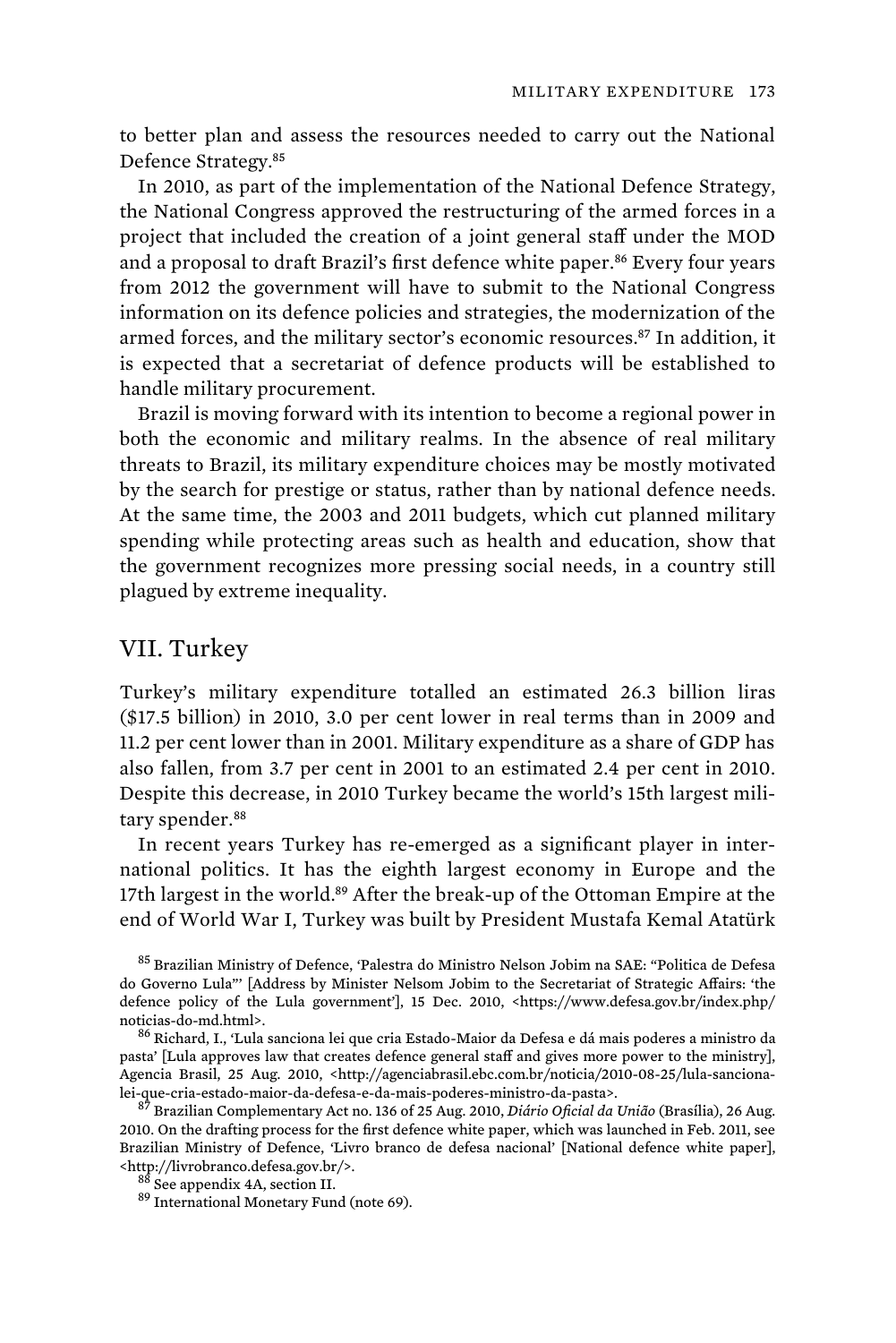as a secular and modern state. The military was given the role of guardian of the state and has intervened several times when it deemed that Turkey's secular democracy was threatened.<sup>90</sup> Although it remains a key actor in Turkey's political life, the military is now less influential. Since 2001 governance of the military has been reformed, partly in response to recommendations made in negotiations on Turkey's accession to the European Union (EU): the military is now accountable to the Grand National Assembly (the Turkish Parliament), which has been given full control of military budgeting, including extra-budgetary funding; and the National Security Council has been transformed from a coordinating organ with executive powers into an advisory body that now includes civilians.<sup>91</sup> These reforms, along with changes to the constitution in 2010 and ongoing investigations into alleged military coup plots, continue to generate tensions between the military and the ruling Justice and Development Party (Adalet ve Kalkınma Partisi, AKP), which is seeking to reduce the military's role in politics.<sup>92</sup>

Traditionally orientated towards Europe and the USA, Turkish foreign policy has been slowly but consistently reoriented to its neighbourhood in the Middle East and the Caucasus, especially since the AKP came to power in 2002.93 One of the main pillars of this new architecture is the 'zero problems with neighbours' policy, by which Turkey seeks to strengthen cooperation on political, economic and security issues within its vicinity.<sup>94</sup>

SIPRI's estimate of Turkey's military expenditure includes spending on both the Turkish Armed Forces (Türk Silahlı Kuvvetleri, TSK) and paramilitary forces—the gendarmerie and coastguard. The TSK, with approximately 511 000 active members and 378 700 in the reserve, is NATO's second largest military (after that of the USA).<sup>95</sup> In 2010 its budget, allocated via the Ministry of National Defence, was 15.9 billion liras (\$10.6 billion). Although the paramilitary gendarmerie and coastguard depend administratively on the Ministry of the Interior, they fulfil military functions. In 2010 their respective budgets were 3.77 billion liras (\$2.5 bil-

<sup>90</sup> Taspinar, Ö., *Turkey's Middle East Policies: Between Neo-Ottomanism and Kemalism*, Carnegie

<sup>91</sup> Narli, A. N., 'Aligning civil–military relations in Turkey: transperency [*sic*] building in defense sector and the EU reforms', eds E. M. Felberbauer, P. Jureković and P. Pantev, *Transforming National Armed Forces in South East Europe: From the Social to the Military Challenge* (National Defence Academy and Bureau for Security Policy: Vienna, Oct. 2004), pp. 164, 166. See also Özcan, G., 'National Security Council', ed. Ü. Cizre, Geneva Centre for the Democratic Control of Armed Forces, *Democratic Oversight and Reform of the Security Sector in Turkey* (LIT: Zurich, 2007),

 $92$  E.g. Butler, D., 'Turkish army plot trial to revive tensions', Reuters, 15 Dec. 2010, <http://www. reuters.com/article/2010/12/15/us-turkey-sledgehammer-preview-idUSTRE6BE3AU20101215>. 93 Yilmaz, M. 'Conceptual framework of Turkish foreign policy in AK Party era', *Turkish Review*,

spring 2010, p. 106. 94 Davutoğlu, A., 'Turkey's zero-problems foreign policy', *Foreign Policy*, May 2010. 95 International Institute for Strategic Studies, *The Military Balance 2010* (Routledge: London, 2010), p. 164.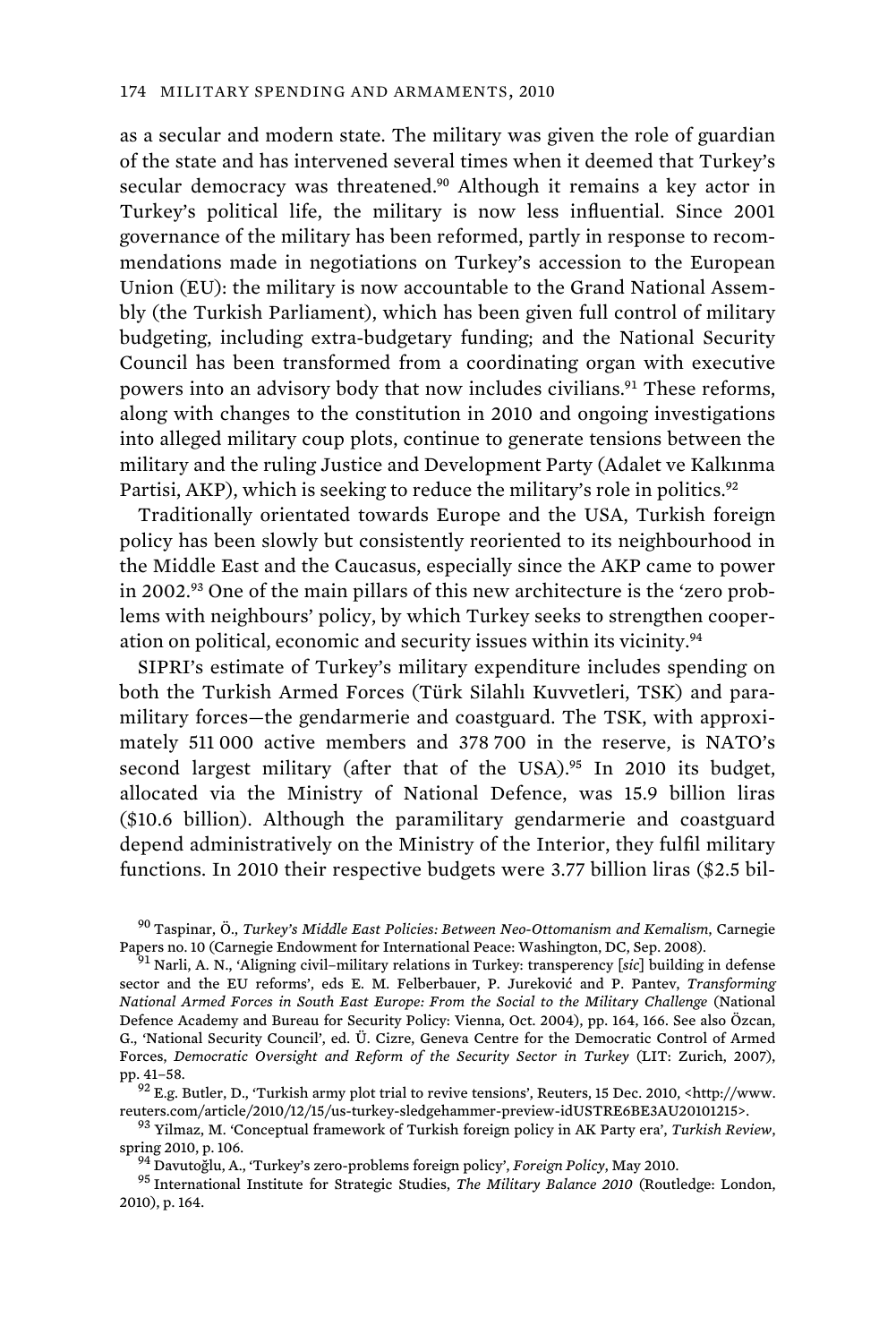lion) and 192 million liras (\$128 million).<sup>96</sup> Funding for military procurement comes from the TSK budget and from the Defence Industry Support Fund (DISF). The DISF is a special fund created in 1986 that collects levies on petrol, tobacco, alcohol and legal gambling. Between 1986 and 2008 it is reported to have collected \$22 billion, including \$1.5 billion in 2008.<sup>97</sup> For 2010, expenditure by the DISF was budgeted at 2.3 billion liras (\$1.5 billion).<sup>98</sup>

In addition to the DISF, the Turkish military budget includes resources from the TSK Foundation (TSK Güçlendirme Vakfı, TSKGV), credits reimbursed by the Treasury, funds allocated to the gendarmerie and coastguard commands, slush funds from the Office of the Prime Minister, and funding for 'village guards'—local paramilitary units originally raised to fight the Kurdistan Workers' Party (Partiya Karkerên Kurdistan, PKK).<sup>99</sup> These extra-budgetary resources are generally not subject to public scrutiny. Turkish NGOs have criticized the lack of transparency in Turkish military spending and have called for improved availability of data, including on extra-budgetary funding.<sup>100</sup>

The ongoing plans for modernization of the TSK, which include strengthening domestic arms production capability and planned increases in future R&D and procurement budgets, suggest that the downward trend in Turkey's military expenditure since 2001 may not continue.<sup>101</sup> Indeed, in December 2010 the Grand National Assembly approved an increase in the budget of the Ministry of National Defence for 2011, including higher spending on procurement.<sup>102</sup> This trend will continue in subsequent years as Turkey starts to pay for ongoing and future weapons acquisitions, including long-range and transport aircraft, major warships (including an aircraft carrier), UAVs and mine-resistant ambush-protected (MRAP) vehicles for internal security.<sup>103</sup>

Turkey's defence and security policy has been guided by two main policy documents: the 2000 Defence White Paper and the National Security

<sup>96</sup> Public Expenditures Monitoring Platform, Letter to Grand National Assembly of Turkey from coalition of Turkish non-governmental organizations, Mar. 2010, <http://www.kamuharcamalarini izlemeplatformu.org/index\_en.html>, p. 17. 97 Enginsoy, U. and Bekdil, B. E., 'Turkey needs to boost procurement funds', *Defense News*, 6 Sep.

2010, p. 13; and Akça, İ., *Military-Economic Structure in Turkey: Present Situation, Problems, and* 

<sup>98</sup> Public Expenditures Monitoring Platform (note 96), p. 17. 99 Sariibrahimoğlu, L., 'Turkish armed forces', ed. Cizre (note 91), p. 82; and Public Expenditures

Monitoring Platform (note 96), pp. 10–12.  $^{100}$  Public Expenditure Monitoring Platform (note 96).  $^{101}$  Sarıibrahimoğlu, L., 'Undeterred by financial crisis, Turkish defense companies plan to increase domestic arms production', *Eurasia Daily Monitor*, 27 Feb. 2009. On the modernization plans see Hen-Tov, E., 'The political economy of Turkish military modernization', *Middle East Review of International Affairs*, vol. 8, no. 4 (Dec. 2004). On the Turkish arms industry see chapter 5, section VI, in this volume.<br><sup>102</sup> Enginsoy, Ü., 'Turkey to increase arms spending in 2011', *Hürriyet Daily News*, 10 Jan. 2011.<br><sup>103</sup> SIPRI Arms Transfers Database (note 52); and Enginsoy (note 102).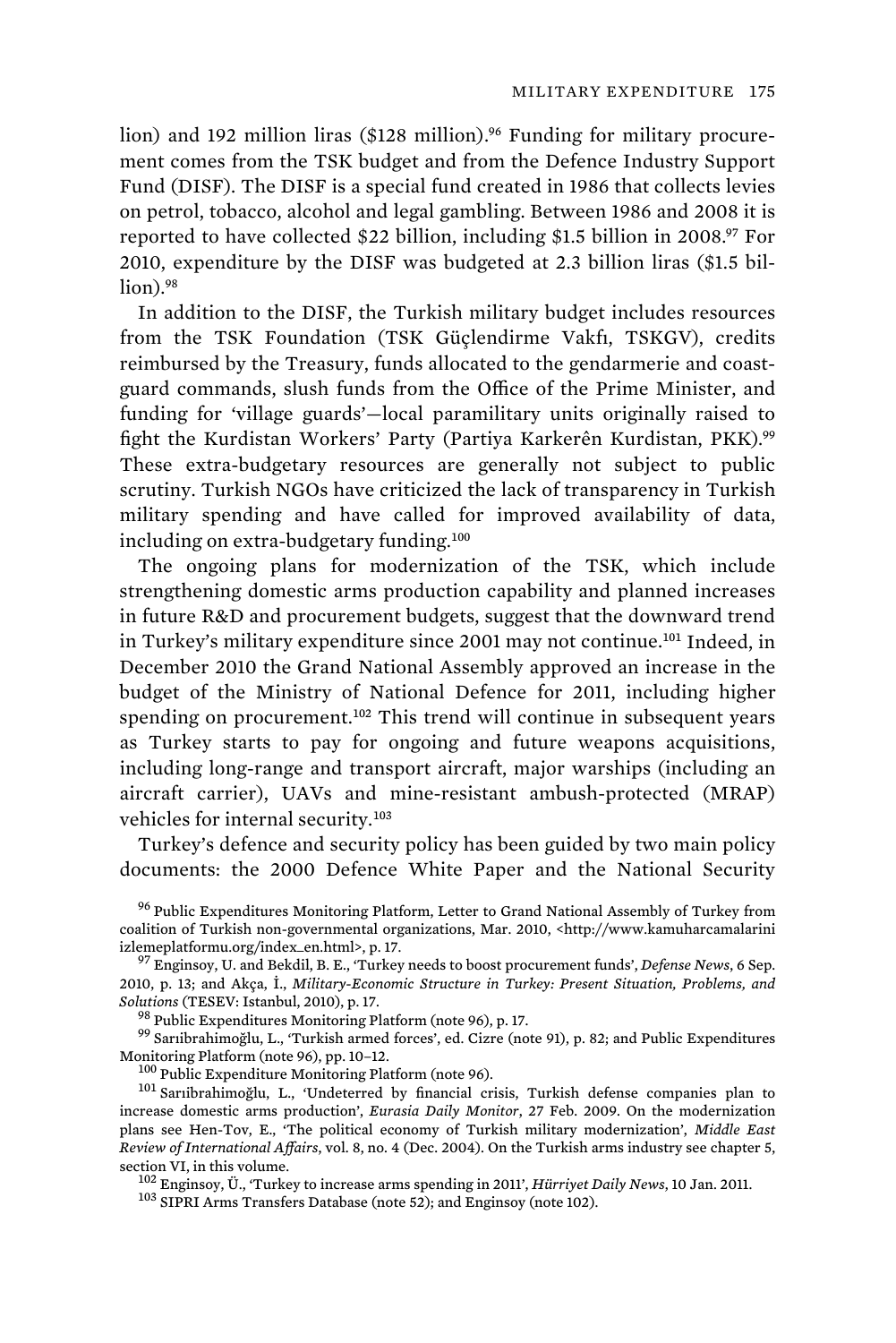Policy Document (NSPD). The white paper sets Turkey's official defence policy, based on Atatürk's principle of 'peace at home, peace in the world'.<sup>104</sup> The NSPD—sometimes referred to as the 'secret constitution'— 'identifies the domestic and foreign threats faced by Turkey and delineates the policies which have been established in order to avoid these threats'.<sup>105</sup> It is revised every five years, and in 2010 it was reviewed for the first time by a team of civilians. Although the document is not available to the public, this review reportedly removed Greece, Iran, Iraq and Russia from the list of critical threats to Turkish national security, in line with the AKP's zero problems policy.106 At the domestic level, the main threat to national security continues to be the intrastate conflict with the PKK, although the intensity of this conflict has generally diminished since 1999, especially after Turkey increased cooperation with the Iraqi Government.<sup>107</sup>

The recent downward trend in Turkish military expenditure may be explained by reforms introduced to democratize the military, the changes in the perception of Turkey's security threats since the implementation of the zero problems policies and the lower intensity of the conflict with the PKK. Indeed, the Turkish and Greek prime ministers explicitly discussed mutual reductions in military spending during the former's visit to Greece in May 2010.<sup>108</sup> In the light of this, the rationale for Turkey's major military modernization plans is not immediately apparent. With the exception of military equipment for internal security tasks, it is questionable whether the acquisition of advanced power-projection capabilities is in line with Turkey's defence and foreign policy. It is possible that Turkish military spending is motivated more by considerations of regional status than by its real defence needs.

## VIII. South Africa

Although South Africa's military expenditure is far lower than the other cases studied here, it is the highest in sub-Saharan Africa. In 2010 it totalled 32.9 billion rand (\$4.5 billion), representing an estimated 1.2 per cent of GDP. While spending in 2010 was 2.0 per cent lower than in 2009, it was 22 per cent higher than in 2001.

<sup>104</sup> Turkish Ministry of National Defence (MND), *Defense White Paper 2000* (MND: Ankara,

2000).<br><sup>105</sup> Sariibrahimglu (note 99), p. 74.<br><sup>106</sup> 'Russia, Iran, Iraq, Greece no longer "national threat"' to Turkey', *Hürriyet Daily News*, 23 Aug. 2010. 107 See appendix 2A in this volume; and Migdalovitz, C., *Turkey: Politics of Identity and Power*,

14 May 2010, <http://www.reuters.com/article/2010/05/14/us-turkey-greece-idUSTRE64D5BN20 100514>.

Congressional Research Service (CRS) Report for Congress R41368 (US Congress, CRS: Washington, DC, 13 Aug. 2010), pp. 14–18.<br><sup>108</sup> Kambas, M. and Kyriakidou, D., 'Greek, Turkish PMs meet, discuss defense cuts', Reuters,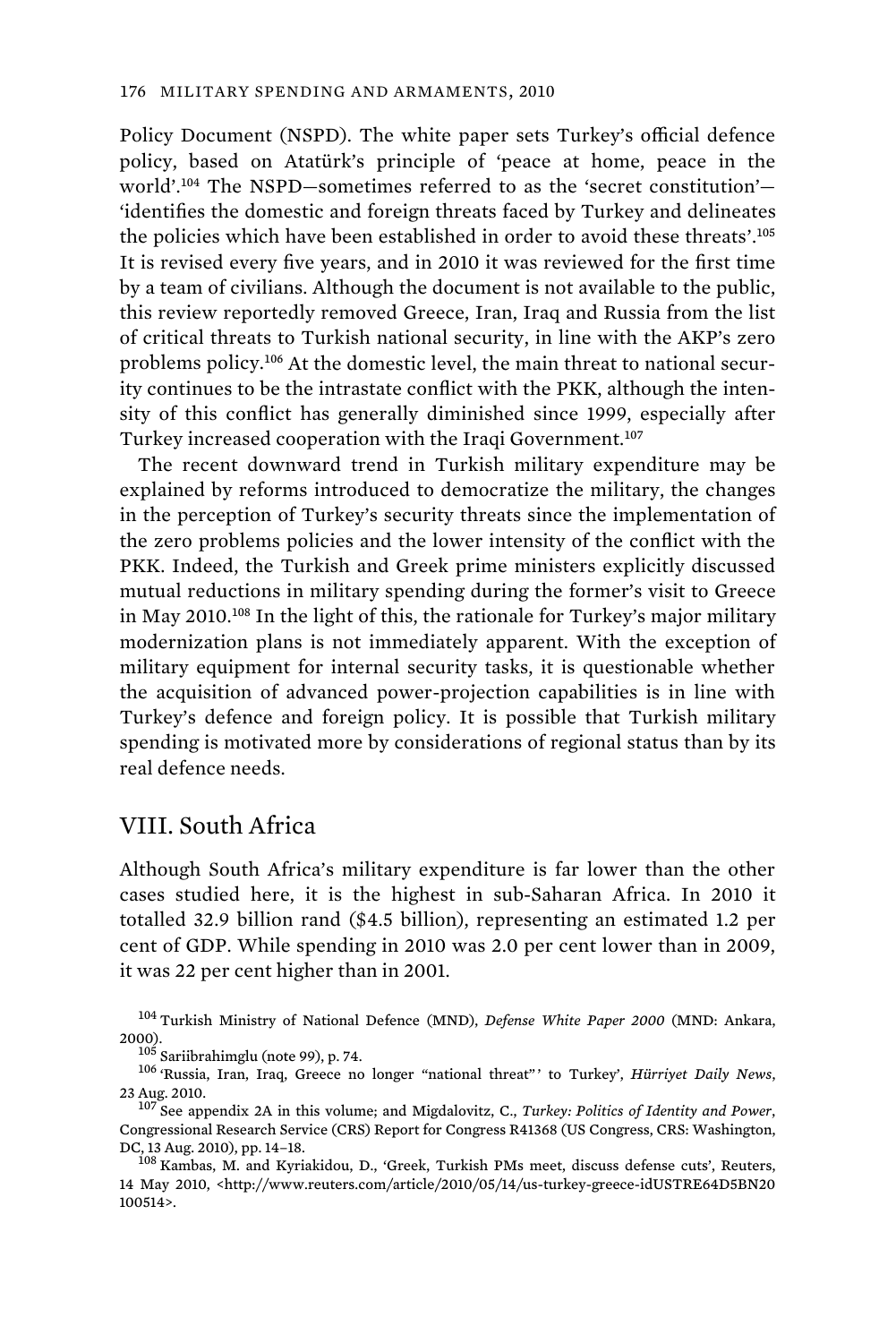Since the end of apartheid in 1994 South Africa has emerged as a major economic, political, security and diplomatic actor in Africa. This is linked to three factors. First is its economic profile as the hub of trade, manufacturing and investment in southern Africa. The country's gross national income (GNI) in 2008 accounted for 29.8 per cent of the entire GNI of sub-Saharan Africa.<sup>109</sup> Second is its military strength, both in terms of military expenditure and having the most developed arms industry in Africa.<sup>110</sup> Third is South Africa's increasingly assertive role in multilateral institutions, specifically the Southern African Development Community (SADC) and the African Union (AU). South Africa was instrumental in the development and adoption of the AU's Constitutive Act in 2000 and its New Partnership for Africa's Development (NEPAD) in 2001.<sup>111</sup> In addition, South Africa claims leadership in Africa in promoting human rights, good governance and the 'African renaissance', underscored by its hosting of the 2010 FIFA World Cup.<sup>112</sup>

Since 2002 a large share of South Africa's military spending has been allocated to the Special Defence Account (SDA), which is dedicated to arms procurement. From 40 per cent of the total in 2002, the SDA share gradually declined to 27 per cent in 2009, and just 18 per cent was budgeted for 2010.<sup>113</sup> The high level of procurement spending over the past decade has been driven by the 47.2 billion rand (\$6.4 billion) Strategic Defence Procurement (SDP) programme, a multi-year arms acquisition programme that was initiated in 1999 to transform apartheid-era military capabilities.<sup>114</sup> The SDP initially included the purchase of 4 corvettes, 3 submarines, 24 trainer aircraft, 26 combat aircraft and 30 helicopters.<sup>115</sup> The 2006 Defence Update emphasizes more flexible, mobile and deployable land forces, with concomitant air- and sealift capabilities.<sup>116</sup> The most significant consequent change to the SDP was a 2007 order—also known as the

<http://www.au.int/en/about/constitutive\_act>. On NEPAD see the NEPAD Planning and Coord-<br>ination Agency website, <http://www.nepad.org/>.

<sup>112</sup> See e.g. Mbeki, T., South African Deputy President, 'The African renaissance, South Africa and the world', Speech, United Nations University, Tokyo, 9 Apr. 1998, <http://www.info.gov.za/ speeches/1998/98b17\_5559811376.htm>. 113 South African National Treasury, Estimates of national expenditure, 2002–10, <http://www.

treasury.gov.za/documents/national budget/>. 114 'SDP to cost R47.225bn', DefenceWeb, 25 Jan. 2011, <http://www.defenceweb.co.za/index.

php?option=com\_content&id=13207>. For an alternative estimate of the total cost of the SDP see chapter 1, section III, in this volume.<br><sup>115</sup> For full details see chapter 1, section III, in this volume.<br><sup>116</sup> South African Department of Defence (DOD), *Annual Report FY 2007–2008* (DOD: Pretoria,

2008), pp. 2–3.

 $^{109}$  World Bank (note 8), p. 34.<br> $^{110}$  On the South African arms industry see e.g. Dunne, J. P., 'The making of arms in South Africa', *Economics of Peace and Security Journal*, vol. 1, no. 1 (Jan. 2006); and Wezeman, P. D., 'South African arms supplies to sub-Saharan Africa', SIPRI Background Paper, Jan. 2011, <http://books.sipri.org/ product\_info?c\_product\_id=419>.<br><sup>111</sup> Constitutive Act of the African Union, adopted 11 July 2000, entered into force 26 May 2001,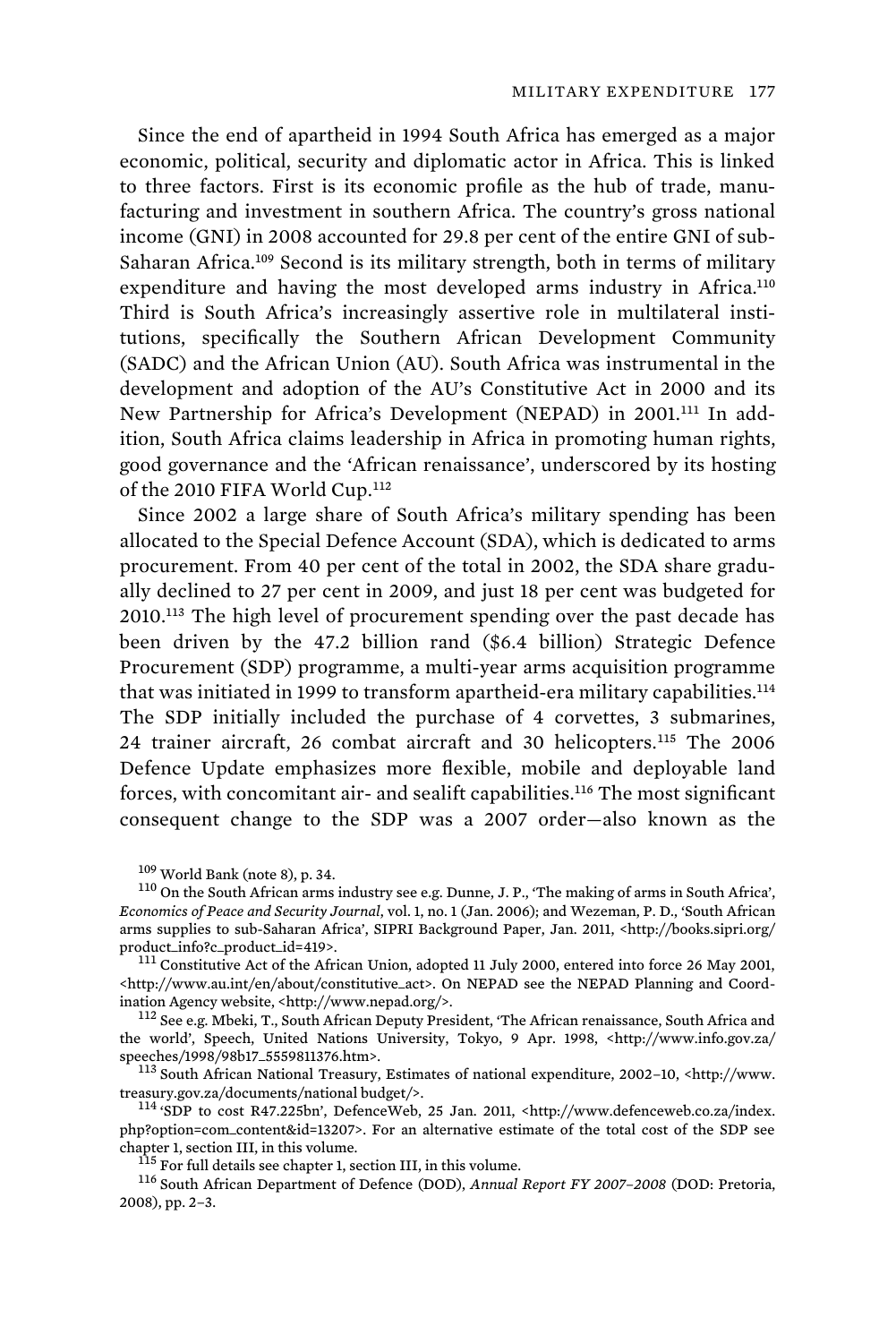Hoefyster project—for 264 infantry combat vehicles worth \$1.5 billion.<sup>117</sup> The Defence Update also calls for significantly higher military spending from FY 2011/12.<sup>118</sup>

Important domestic changes and policy processes have shaped South Africa's military expenditure and its emergent geopolitical status. First, a new constitution in 1996—based on equality, respect for human rights and social welfare—reshaped the composition, mandate and defence doctrine of the armed forces, specifically changing from an adversarial relationship with South Africa's neighbours to one of cooperation.<sup>119</sup>

Second has been a series of military-related policy initiatives launched since the mid-1990s, including the 1996 White Paper on National Defence, the 1998 Defence Review, the 2002 Defence Act, the 2006 Defence Update and the 2009 Future SA Army 2020 Strategy (Strategy 2020).<sup>120</sup> The white paper and defence review undertook comprehensive planning of force doctrine and design, armaments, equipment, and funding. The review concluded that, despite the absence of a major external military threat to South Africa in the medium term, there was a need to acquire conventional military deterrence capabilities. This became the basis for the SDP, although the connection between the conclusions of the review and what was actually bought has been questioned.<sup>121</sup> The 2006 Defence Update redefined and aligned South Africa's defence capabilities with the government's foreign policy objective of active participation in AU and UN peace operations, while Strategy 2020, which is closely linked to the 2006 Defence Update, includes plans for three infantry battalions and three engineer squadrons for external deployment and three infantry companies and one composite engineer squadron for internal deployment.<sup>122</sup>

The third factor shaping South Africa's military expenditure has been a policy launched in 2007 to align military capabilities to the country's foreign policy objectives of regional military cooperation, participation in peace operations and deployment of defence attachés.<sup>123</sup> By 2007 South

<sup>117</sup> SIPRI Arms Transfers Database (note 52); and Gibson, E., 'A lucky "horseshoe" for Denel?',

*Defense News, 21 May 2007.*<br><sup>118</sup> South African Department of Defence (note 116), p. 4.<br><sup>119</sup> South African Department of Defence (DOD), *White Paper on National Defence for the Repub-*<br>*lic of South Africa: Defence in a* 

Pretoria, Institute for Strategic Studies (ISSUP) Bulletin no. 3/2009 (ISSUP: Pretoria, Apr. 2009), p. 4; and South African Department of Defence (note 116), pp. xi–xiii.<br><sup>123</sup> South African Department of Defence (note 116), pp. 1–2.

<sup>&</sup>lt;sup>20</sup> South African Department of Defence (note 119); South African Department of Defence (DOD), *South African Defence Review* (DOD: Pretoria, 1998); Defence Act, South African Act no. 42 of 2002, assented to 12 Feb. 2003, *Government Gazette* (Pretoria), 20 Feb. 2003; and South African

<sup>&</sup>lt;sup>121</sup> South African Department of Defence, *South African Defence Review* (note 120), chapter 8, para. 73; Feinstein, A., *After the Party: Corruption, the ANC and South Africa's Uncertain Future* (Verso: London, 2009); and chapter 1 in this volume.<br><sup>122</sup> Kruys, G. P. H., *South African Army Priorities and Roles in the Early 21st Century*, University of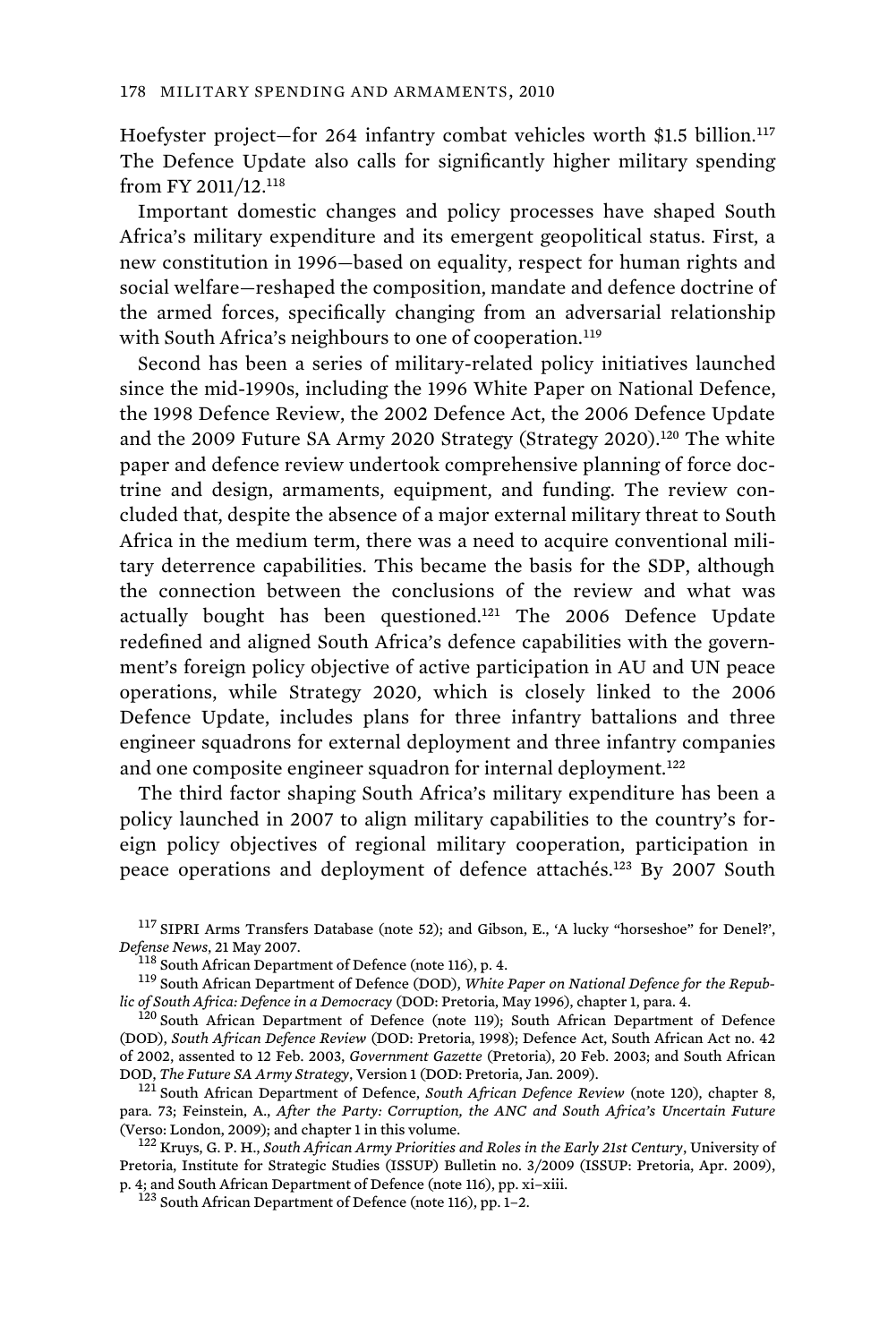Africa had defence representation in 31 countries.<sup>124</sup> It has participated in three of the four AU-led peace operations and in December 2010 had 2005 troops deployed on UN operations.<sup>125</sup> This policy of defence diplomacy underscores South Africa's aspiration to become a permanent member of the UN Security Council.<sup>126</sup>

The size and focus of South Africa's military spending has proved controversial given the many competing domestic priorities, especially the needs to tackle poverty, unemployment and extreme inequality, HIV/Aids, and poor housing.<sup>127</sup> Most controversial are the SDP acquisitions, which largely relate to external deterrence and power projection and which have placed a heavy strain on the military budget, hampering efforts to meet the immediate operational needs of the South African National Defence Force (SANDF). These are primarily for peacekeeping and internal security, since extreme levels of violent crime have led to the involvement of the SANDF in internal security operations alongside the police force.<sup>128</sup> Meanwhile, the corruption that accompanied the SDP has implicated several top-ranking military officers, ministers and leaders of the ruling African National Congress. This shows that South Africa is not insulated from the poor military budgeting, procurement and oversight practices and mismanagement of resources associated with many African countries.<sup>129</sup>

# IX. Conclusions

World military expenditure continued to increase in 2010, albeit much more slowly than in recent years. The continuing effects of the global economic recession slowed or halted growth in Asia and Europe, but large increases continued in Africa and South America and the United States again accounted for most of the real-terms increase in the world total.

While the USA led the global rise in military spending over the past decade, this trend has been followed by many emerging (or re-emerging) regional powers such as Brazil, China, India, Russia, South Africa and Turkey. Of these six countries, all but Turkey increased their military spending significantly over the decade 2001–10.

<sup>&</sup>lt;sup>124</sup> Lekota, M., Minister of Defence, Defence budget speech, South African National Assembly, 27 Mar. 2007, <http://www.info.gov.za/speeches/2007/07032717151001.htm>.<br><sup>125</sup> SIPRI Multilateral Peace Operations Database, <http://www.sipri.org/databases/pko/>. On

South Africa's involvement in peacekeeping see chapter 3 and appendix 3A in this volume.<br><sup>126</sup> Neethling, T., 'Military spending, socio-economic challenges and foreign policy demands:<br>App<u>raising South Africa's predicamen</u>

<sup>&</sup>lt;sup>127</sup> World Bank (note 8), pp. 80-142.<br><sup>128</sup> Elowson, C., Clouds at the Horizon? Security Challenges in South Africa's Post-transition *Period*, User Report (Swedish Defence Research Agency, FOI: Stockholm, Mar. 2009). On crime and conflict see Stepanova, E., 'Armed conflict, crime and criminal violence', *SIPRI Yearbook 2010*. 129 Omitoogun, W. and Hutchful, E. (eds), SIPRI, *Budgeting for the Military Sector in Africa: The* 

*Processes and Mechanisms of Control* (Oxford University Press: Oxford, 2006), p. 6.